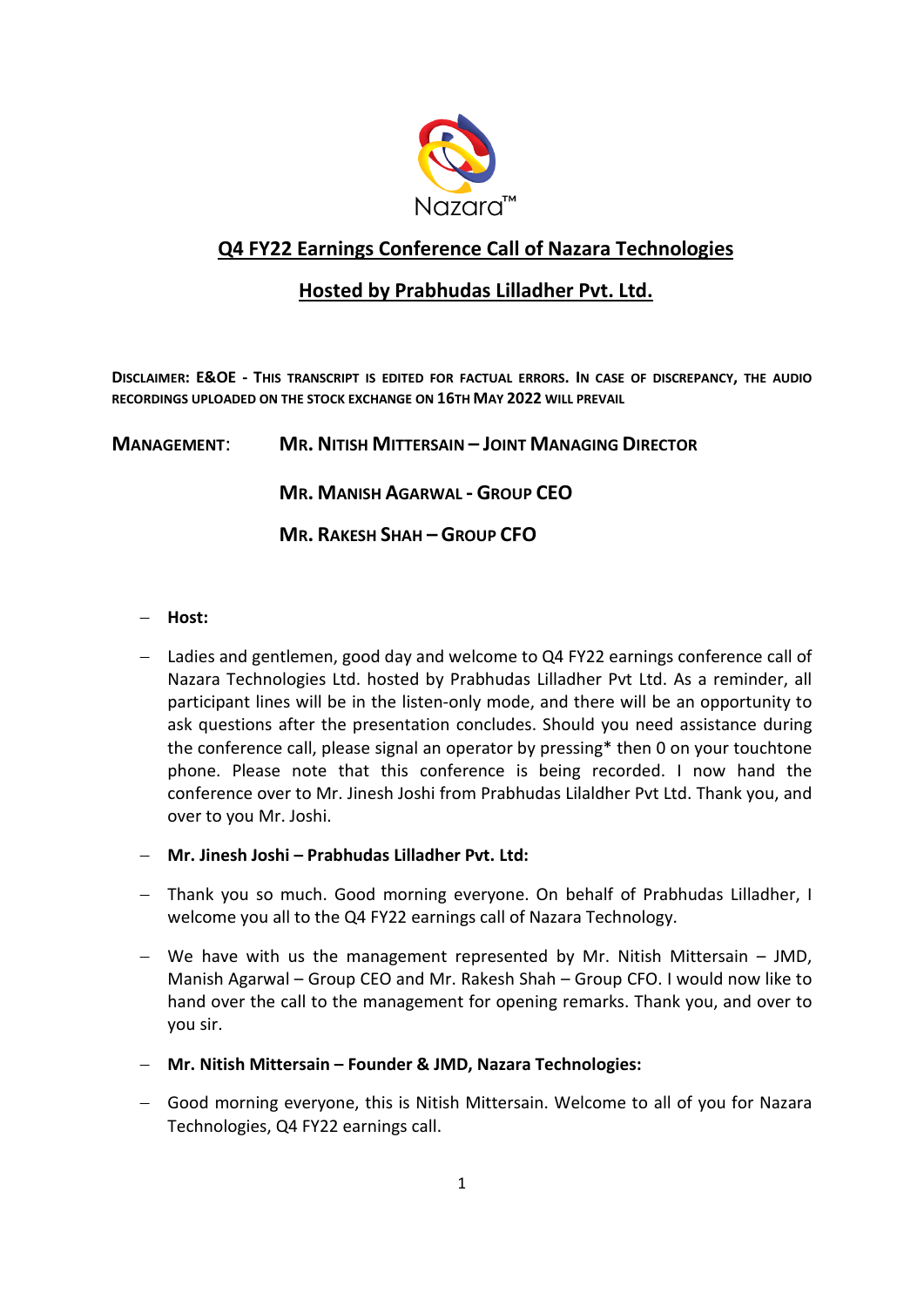- − We have uploaded our results' presentation on the exchanges, and I hope everybody has had an opportunity to work with the same.
- − Nazara has already established itself as a leader in Indian gaming industry, and it is now strategically positioned to capitalise on the tailwinds in our industry. Despite challenges caused by changes in Apple policy, regulatory disturbance in real-money gaming and the negative impact of COVID-19 in live Esports events, Nazara has still delivered a strong performance in FY22. This is a great demonstration of our diversified platform strategy that allows us to continue to grow and remain resilient to any temporary headwinds in a particular segment of our business.
- − In FY22 we generated revenues of Rs. 6.21 billion, up 37% YoY, EBITDA of Rs. 946 million, up 109% YoY, and a PAT of Rs. 507 million up 273% YoY.
- − We are glad to report that all of our business segments are profitable, and we have added significant cash balances which now totally amount to Rs. 7.3 billion as of March end. The company remains free of debt. The above has been achieved without incurring any significant burn or losses, and all our companies are driving growth along with profitability. However, it is important to understand that in the phase of growth we are, growth and market leadership far outweighs near term margin optimisation. And, we are very clear that we will continue with such strategy of prioritising growth over margins into FY23, while remaining profitable and cash flow generative in every segment of our business.
- − In FY22, we have added many new friends to our friends of Nazara Network. These include Publishme, Datawrkz, Openplay, the events IP from OML including NH7 Weekender, and most recently Wings gaming accessories. We have also made successful investments in Rusk Media with whom we are launching a unique gaming entertainment show called Playground, as well as investments made in global gaming funds Griffin Gaming Partners and Bitkraft, through which we intend to drive multi-formed collaboration.
- − Finally, I would like to conclude by saying that Nazara has a 22-year track record of creating value for its shareholder who have belief in our vision of making India a world gaming powerhouse. We have been through many cycles right from 2000 onwards, and our DNA is well adapted to make us anti-fragile in such times.
- − As a gesture of our appreciation towards our shareholders' faith in us and to commemorate our first anniversary as a publicly traded business, we are pleased to announce a bonus issue in the ratio of 1 bonus share for every 1 equity share held.
- − Now, I would like to request Manish to walk through the financial highlights. Thank you very much.
- − **Mr. Manish Agarwal – CEO, Nazara Technologies:**
- − Thanks Nitish. Good morning everyone. Welcome to Nazara's Quarter 4 and full year call, and we look forward to interacting with you in the Q&A.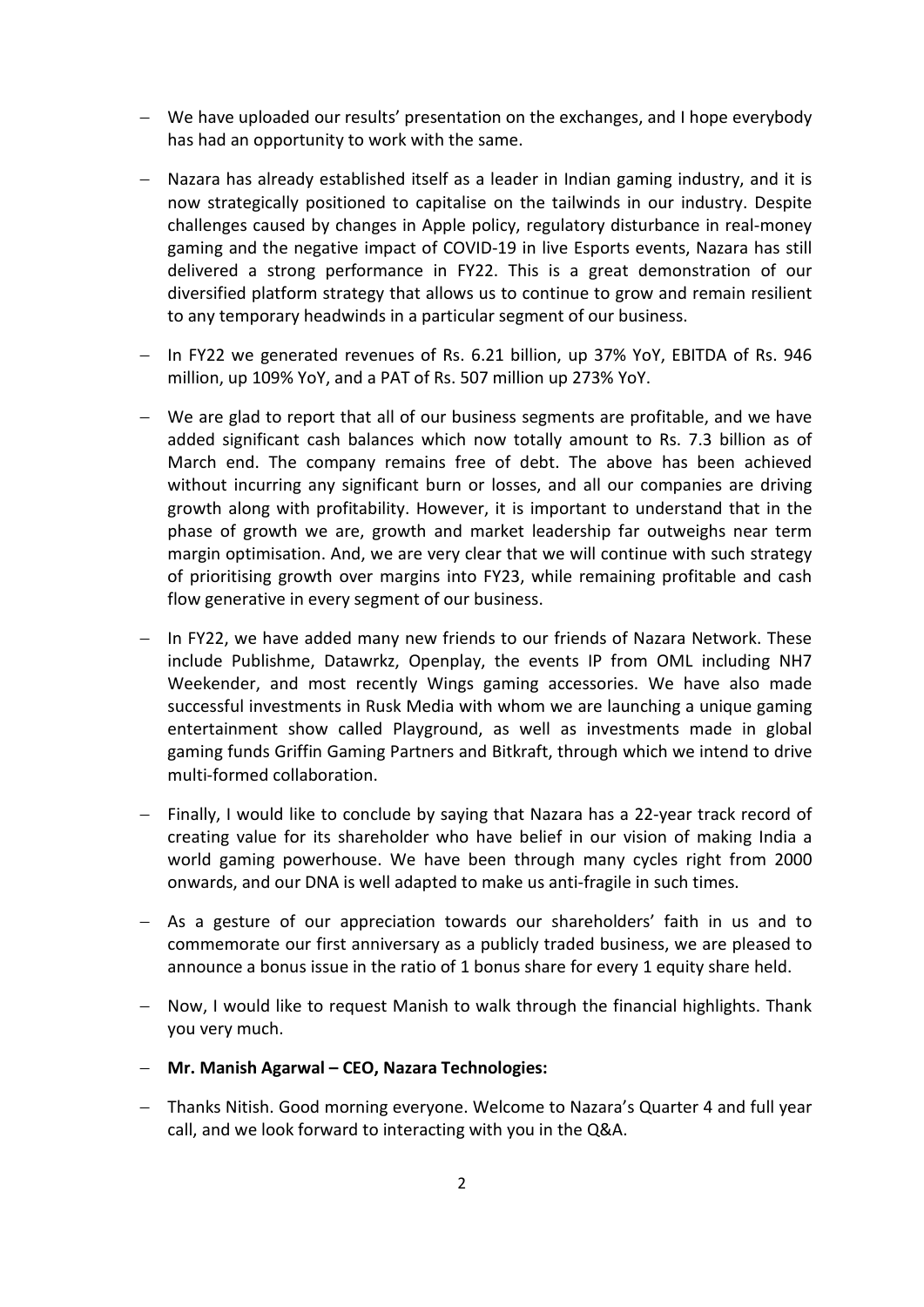- − I will quickly summarise the information which is also uploaded in the presentation available on our website.
- − As Nitish has also kind of given you a flavour of the numbers, in the full year we delivered 621.7 crores, growth of 37%. We delivered 946 million in EBITDA, 109% up, and we delivered 507 million in PAT, which is 273% up. The resiliency of our portfolio, the momentum which we have seen in gaming, makes us very very happy to say that this is a guidance which we had given in September end to all of you, saying that we will grow roughly 35-40% in revenue and 12-15% EBITDA margins, and we are happy to report that we have exceeded and met the guidance's which we gave you in September.
- − As you are all aware that we have had few headwinds. We had issue of Apple changing its policy in April 2021, which impacted our gamified segments growth. We had on and off, COVID-19 continued to really impact the offline events, which had a negative impact on our ability to generate revenues from brands, sponsorships for live events and also kind of accelerate the penetration of Esports and then, it also has a negative impact on Sportskeeda as well as NextWave which really get a bump up when there are not a lot of sporting events happening in the country. So inspite of that, we have been able to take all of this in our stride and delivered on numbers which we had kind of projected and guided all of you.
- We're also happy that we not just really look at what is the revenue growth, but all our businesses are cash generative, profitable, and as of  $31<sup>st</sup>$  March 2022 we have 7,231 million INR of cash across the group, and while the current portfolio has its own momentum and is growing, we believe that the flywheel of M&A will now also start at corporate as well as subsidiaries as you have seen with Nodwin last year. And, with the cash we have generated with most of the subsidiaries, we are looking at how to deploy that cash to drive organic and inorganic growth.
- − I'll quickly take you through segments. Esports has become our largest segment. It contributes to 49% of our revenues. Over the last 3 years, this segment has delivered 90% CAGR with margins growing over 65% If you look at the full year performance, the segment has grown 79%. And, it has not just grown in revenues, but it has also grown in your absolute EBITDA numbers by 43%. As Nitish highlighted, this is a segment which is very important for us to build; we're the market leader here. We need to constantly keep building the ecosystem, keep investing in the ecosystem whether it's IPs around events, IPs around content, IPs around talent and forge new partnerships. Here, our objective is to continue to have this high growth momentum and not just really at this junction, start looking at EBITDA maximisation. And, that is very important to note, because in Esports our conviction has been very very strong always and we believe that Esports will be the biggest viewed sports entertainment format in the next 5 to 7-10 years, and we don't want to be losing this amazing and massive opportunity in India, South Asia and other emerging markets as we really look at. We have seen how the Esports viewership is growing in the ecosystem. The data point is that BGMI (Battleground Mobile India) launch was concurrent viewership was as good as the first match of IPL, which kind of underlines the conviction we have on the Esports viewership in the coming years, that it's going to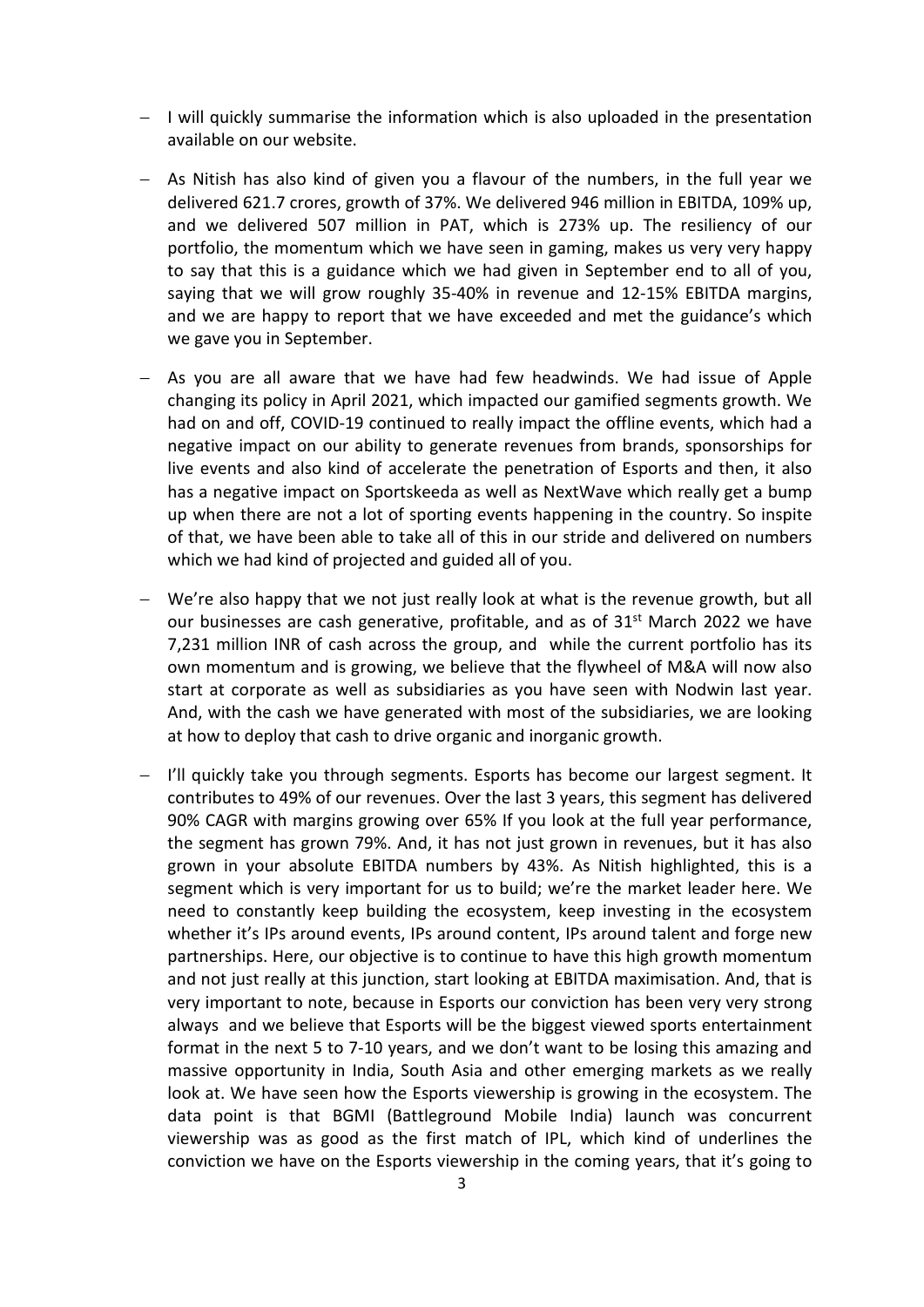be really really important. And hence, building those IPs and investing on those IPs across India and other emerging markets is very important for us. We believe that with the economy opening up, offline events opening up, cinema, malls, restaurants everything opening up, offline events are going to be a reality, keeping fingers crossed. And with that, we believe that our IPs like India Premiership, Dreamhack, NH7, Bacardi Vivid Shuffle, Youtube Funfest all of those IPs will see the light of the day this year, and those are all kind of long-term properties with sustained brands and advertisers backing them. We see them, a very healthy upside come into the business this year.

- Now this segment, as all of you know, is broadly driven by two companies Nodwin and Sportskeeda. Nodwin continues to really remain very stellar growth. It delivered 2,108 million in FY22 which is 55% increase. It delivered an EBITDA of 157, 29%. And if you look at from the business upside as I mentioned, in this coming year, we see a very very clear strong business upside coming from the offline events which will add 70-80 crores to the Nodwin revenue numbers this year. Media revenues have increased by 84% in Q4, and it accounts for 20% of the overall business. We are also kind of embarking on building a D2C strategy, where we have done acquisitions of merchandising company Planet Superheroes, gaming accessory company Wings, and we are also selling of e-pins business doing great. With a combination of that, we believe we can really unlock the community which comes to Nodwin in terms of participation of the tournament, in terms of viewership to really create a very robust gaming D2C business which is as an of opportunity is currently abegging for in a country like India with the growth of overall gamers as well as hardcore and midcore gamers.
- − We also kind of created an amazing partnership this year with Gameloft for Esports in this, with Fifa for EISL, and we have also increased our partners from 27 to 103, which clearly demarcates or demonstrates the excitement in the ecosystem comprising of brands, OTT platforms, publishers all around Esports, and everybody wants to work and talk to us on how they can really reach to this community through Esports.
- − Sportskeeda is the other one. Sportskeeda believers have a 792 million INR, 130% growth with a 64% increase in EBITDA delivering 274 INR million. So, these are the numbers, but the story really behind these numbers is amazing. A company from India is now really in the Top 10 sports sites in US as per Comscore. We are No. 7, we used to be No. 17 a year back, and thats what's we're inching up. We're seeing some amazing traction in terms of users across US sports. We are seeing traction of monetising them programmatic, and we are also really looking at our Esports business contributing 20-25% of the overall now for Sportskeeda. And, we are by far, the largest Esports site in India by any stretch of parameters which you can think of. If you look at our growth, it's on a very very solid ticket. Growth has really happened from addition of content, high quality content which allows you to get more index search, social content sharing happens which has delivered an increase in amounts of 13%. We are also going to increase more US-based sports. We are also going to really increase user-based formats. And overall, this business has a very very strong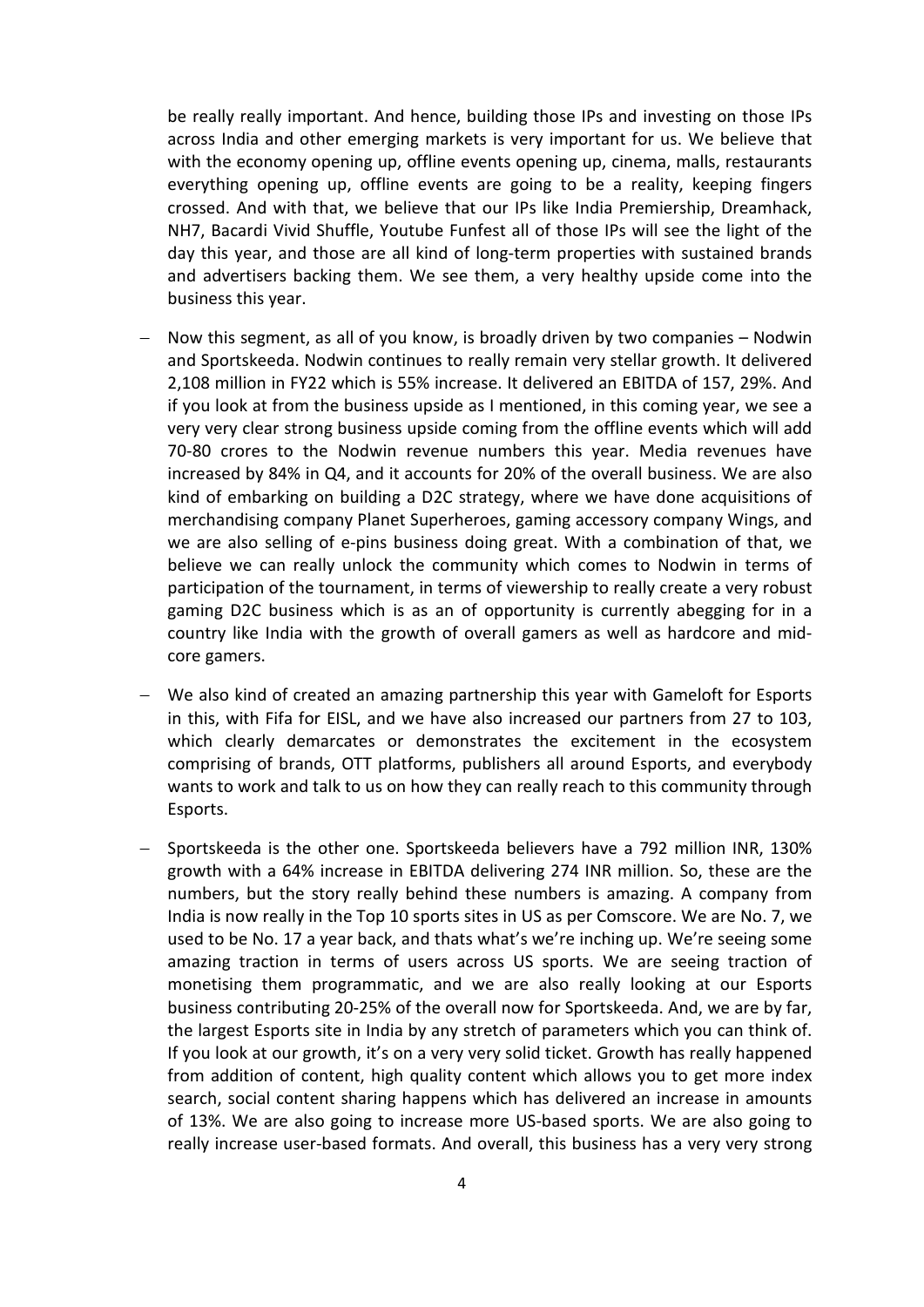momentum, and the combination of Nodwin and Sportskeeda really puts us in a very pole position in Esports business, not just in India, but globally. And, it's a complete dominance in leadership.

- − A small line about Publishme. We acquired that in September. We are now happy to note that we have created a very very strong team in the Middle-east, a very capable team which we have now put together, so that this year we should start seeing discussion with a lot of game publishers and brands, about partnerships in UAE and in Saudi Arabia, and that's what we're kind of really looking at. This business, because we set up the whole team, as you would all appreciate, a team doesn't really become productive from Day 0 in the Middle-east, and this business is in investment phase. And, over the years, we will be working on this business to ensure that we have meaningful partnerships and we can really become a go-to game marketing agency in Middle-east for global publishers and global gaming brands, and also create synergy between Nodwin and Publishme to really expand our esportsfootprint in the Middle-east.
- I'll move to Kiddopia which is a gamified segment. All of you who are on the call have kind of discussed this. We delivered a 16% growth in revenues, the growth momentum has slowed down. If you look at Q4 YoY it's almost flat. It's purely because of the news and acquisition which is becoming challenging on account of the Apple IDFA policy. We are doing multiple experiments here to ensure that our growth momentum can come back, including the mix of the channels, which at the beginning of the year last year to now has completely changed, and that speaks volumes about the resiliency of the team where lot of global players have demonstrated drop in their revenues including Netflix, Zynga, Facebook, Unity. We have been able to really change the mix of our advertising spends and ensure that we delivered 16% growth or we have not declined in QoQ, and that's what we're really doing.
- This has also taken its load on cost per trial which is increasing, and it will stay at that level for some quarters, where we are really looking at more experiments. But the important thing is, we have launched a brand campaign in US. We believe that the performance marketing can play that much role in the new normal of Apple policy and hence we're looking at how to build an enduring relationship with the kids and their parents who are very very warm brand campaign; that has been launched. Any brand campaign is not a magic pill which will create immediately, but we are really looking at some of the lead indicators of searches, of organic downloads; all those parameters we'll be keeping a watch. But, we are now looking at also merchandise. We have Captain Kidd which is our own IP. We have looked at how do we reward our loyal users through some kind of merchandising and build brand affinity. So, there are many experiments happening on this particular IP, so that we can really look at it from a growth point of view.
- − I will cover lot of the nuances in the Q&A, because I'm sure there will be lot of Q&A on marketing spends, LTV, ARPUs and we can do that.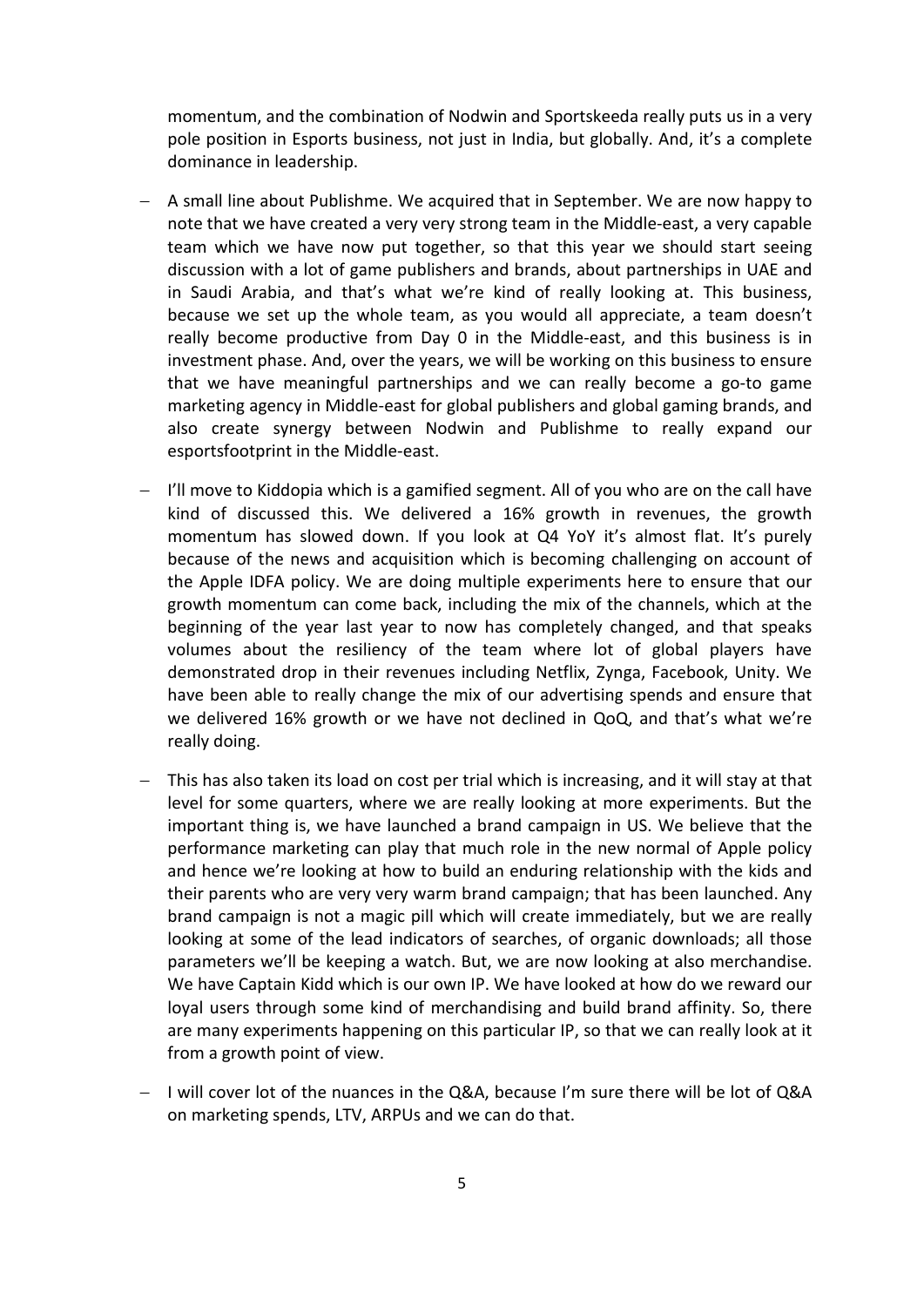- Freemium business, we had a modest growth of 9% YoY, 21 crores or 213 million of revenue, 19% EBITDA margin. There are two things which I want to highlight. We believe that the massive amount of community cult following which this IP has will be proven game engine model. Our foray into Web3 can be very successful, and we are actively working on that to really create a cricket offering in Web3 by leveraging our strengths. Given that some of the new crypto native developers which are coming, do not have approved game engines, do not have proven communities, it kinds of puts us into pole position to really capture cricket industry and that's where we are really working actively, and we are setting up a blockchain team to really look at what kind of form-shape we will be doing and you will hear very soon from us.
- − In terms of our M&A, in Freemium we have mentioned that before, this segment needs to be really a much larger and bigger segment, not just 213 million revenue, and our M&A will be the biggest focus this year in terms of M&A, and we will be looking at game based studios who are doing in the vicinity of 3-5 million dollars and have high growth potential, and that's what we would be looking at in M&A this year.
- − On the Openplay which we acquired in September, I'm very very pleased to inform you that we have grown the company. When we acquired, there was net revenue run rate was around in the vicinity of 42-45 crores, now that run rate is almost 65-70 crores. So, that is something which has been achieved through a very strong data driven tech platform, which has looked at operational efficiencies of increasing our pools of repeated users, creating a predictive modelling in terms of new user acquisitions, and that has resulted in growing almost like 14-15% month on month. Our underlying ratios of cost per player has also come down, and we are looking at ROIs which used to be breakeven in terms of 8-9 months, has come to 6-7 months, which is quite a very difficult task given that we are a challenger in a highly cluttered ecosystem of rummy operators where top 3-4 guys are very very large. Inspite of that, we have been able to kind of achieve it, and we proudly say that in the industry, we would be same as some of the best top players in terms of ROIs on breakeven. And that gives us a strong footing to increase our user spends as we keep moving post IPL scenario, and that's what we're discussing with the teams. Positivity on the database automated systems has also ensured that we have an uptick in EBITDA. However, at this juncture, I want to underline that if I can get unit economics of 5-6-7 months of breakeven and then LTV-CAC which we have in this business, I would rather kind of press the accelerator on growth than try to maximise EBITDA.
- − As we have mentioned that we have really looked at product and tech capability of this team. We're glad to inform that now we have built an underlying platform which can consolidate any number of brands with one data view, one common tech platform, and the first company which we're integrating is our own company HalaPlay. Our integration will be finished after the IPL; we didn't want to touch the HalaPlay during the IPL season, but all the underground work as already happened, and we are kind of amalgamating into one common tech platform. And, that will be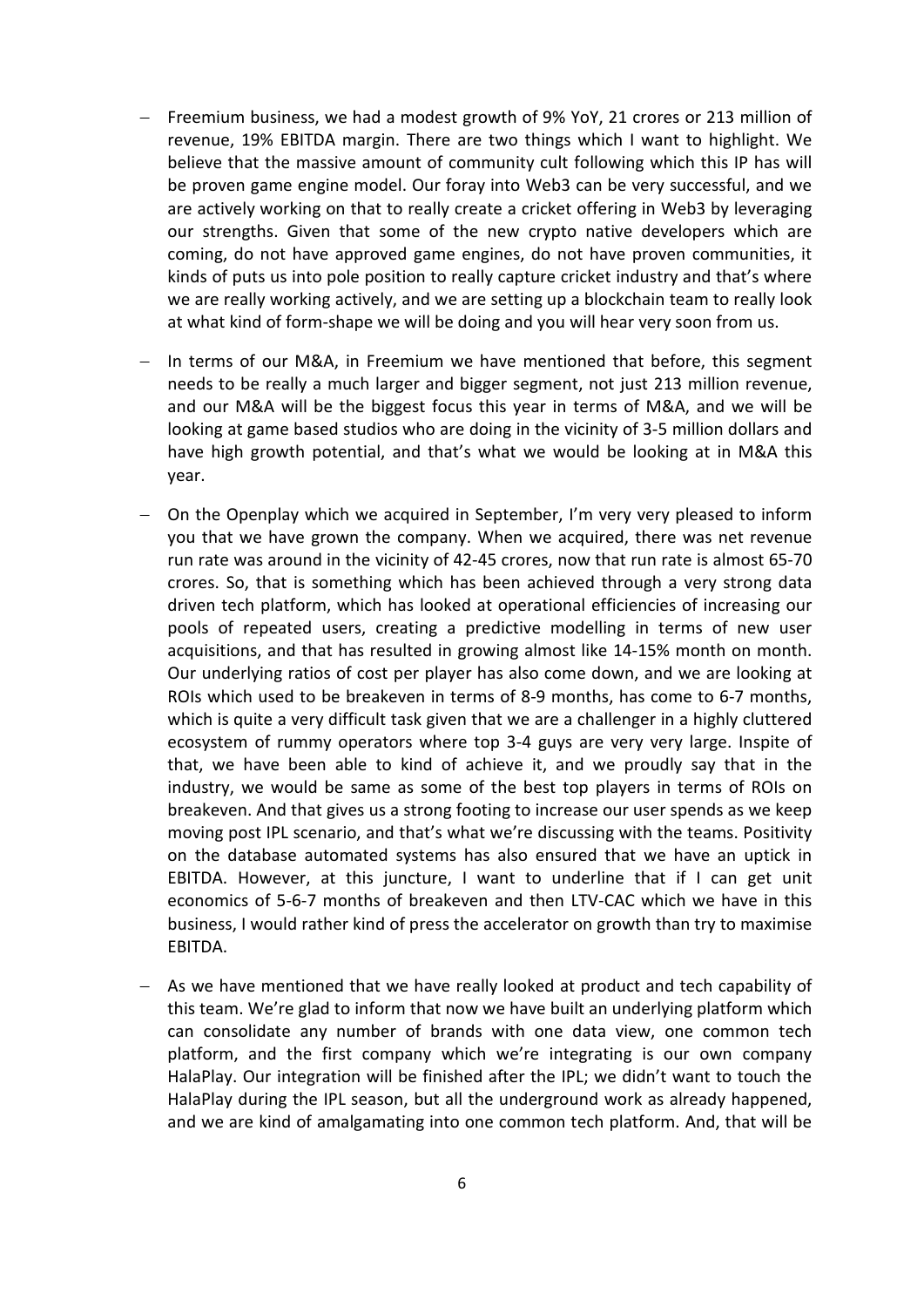a good test and confidence for us as we go into consolidation in this area in the year forward.

- Our telco segment has declined by 17%. We delivered 624 million. The EBITDA margins as you can see, have improved from last year. It is 22.8% v/s 15.2%. The absolute EBITDA has also grown by 25%. This is cash cow. However, the question is, are we really writing it off in terms of decline? No. We're working with new partners to see if we can really stem the decline and get it back to a growth phase. In couple of next quarters, we will be able to tell you more concretely whether this should be taken as a growth driver or should it be taken as status quo or should you budget some decline of 5-7-10%. So, we'll come back to you.
- Datawrkz, some of you were aware, we finished the acquisition in the April. The consolidation will happen from April onwards for this business. This is an enabler capability building play for Nazara, so that we can really be a strong publisher in the years to come with the help of a deep AdTech stat which can help us optimise user acquisition as well as ad monetisation. The company is doing fantastically well, and in the  $1<sup>st</sup>$  Quarter results we will talk more about Datawrkz. And, during this quarter I will give you more KPIs of Datawrkz and I will give you more insights on Datawrkz. But however, the company is doing very very well. And, the integration with some of the subsidiaries which are national integrations, whether it's Sportskeeda, whether it's NextWave, then Openplay, Paper Boat, the discussions are happening between the leadership teams, and depending upon the experiments which will start, we'll know how and where we will be successful and where we will not be successful in driving the synergies. So, in a couple of quarters, you will come to know on Datawrkz, on both the synergy side and on the KPIs and its growth. In Q1 onwards we will start sharing more details.
- Last but now the least, I have mentioned this multiple times on M&A, our current portfolio is super strong, it will deliver lot of growth. But, we do not want to kind of just sit and look at the current portfolio as some of you would like to do, we believe there are opportunities for gaming, and the segments in which we are is an , there's amazing opportunity in front of us, and we want to really plug white spaces which we have seen, whether it's white spaces in gamified learning, whether it's expansion of Esports into other emerging markets, whether it's acquiring of more game based studios in Freemium, or whether consolidating RMG, or on the influencer building capability side, we would love to do an M&A because we believe those are essential white spaces for us to fill and create a very very strong friends of Nazara network as a platform which we can really drive completely.
- − The capital allocation discussion for us is very simple. All our companies are really generating cash. If they need to kind of really look at, they can deploy their own cash. If they need more than that, we can always sit down, so that's not an issue for them. Our capital allocation will be on the M&A side or increase in some equity in downstream subsidiaries. Wherever we think it's an amazing opportunity for us to kind of a) increase our equity b) reward the founder for the great performance they have delivered. Our capital allocation predominantly would be on M&A, and the M&A at the subsidiary level as well as corporate level will be a constant.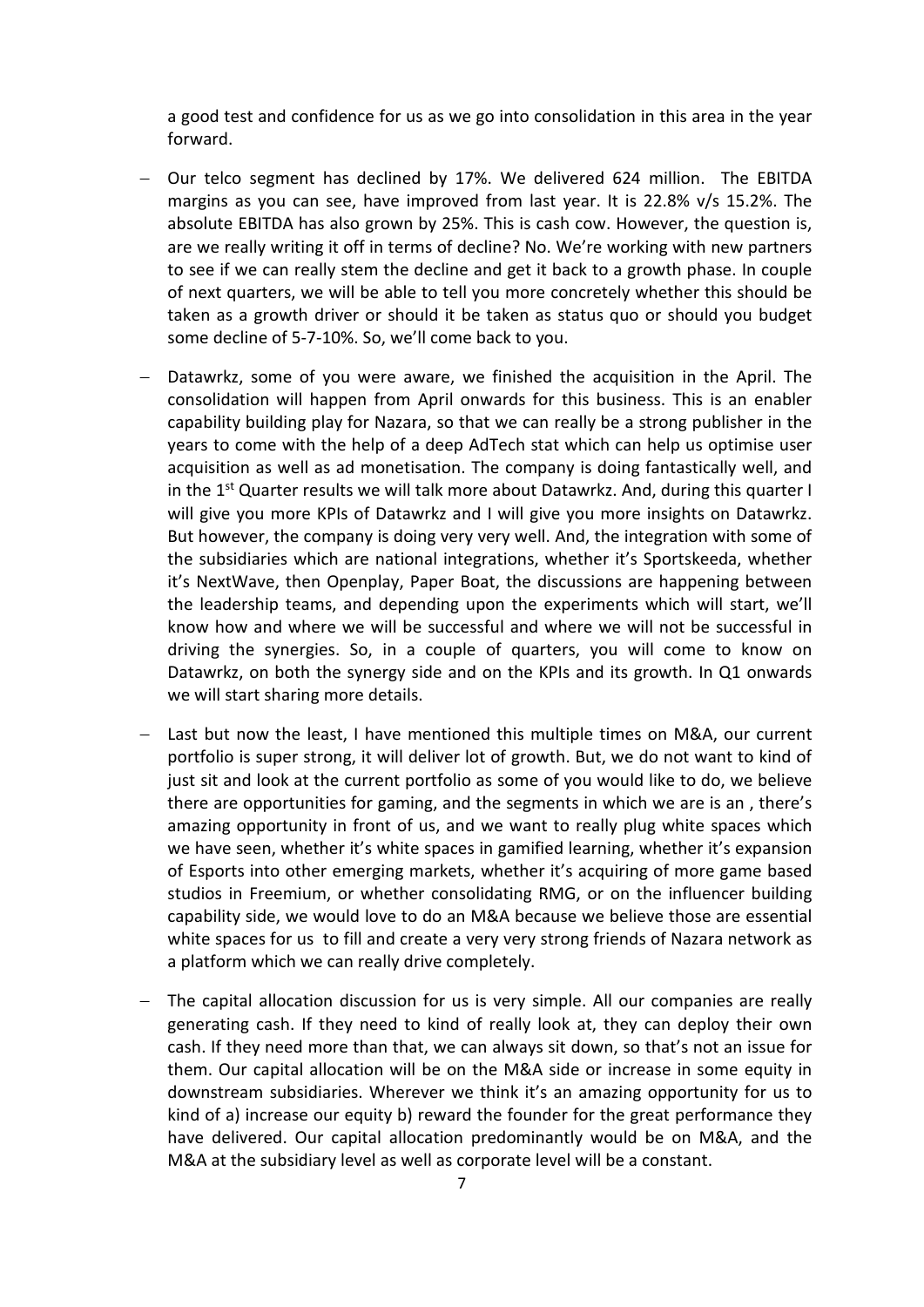- − To summarise, I think this is supremely important for you to understand that this is a company which is on a very high growth path. We are a company which is really looking at white spaces and the growth of our own portfolio, and we're on a very very strong ticket. We have a DNA, and I'd like to reiterate, a DNA of anti-fragile, where we always believe that keep doing the work from first principles, look at businesses from first principles, and keep your head down and keep delivering the performance year after year. Some of you may look at sequential quarters, I would urge you to look at it on a year on year basis because of the seasonality so that you get the right picture and you do not frustrate yourself looking at the numbers.
- − So, I will hand it over to Mr. Joshi for Q&A.
- − **Host:**
- − Thank you very much. We will now begin the Question & Answer session. Anyone who wishes to ask a question may press \* and 1 on your touchtone phone. If you wish to remove yourself from the question queue, you may press \* and 2. Participants are requested to use handsets while asking a question. Anyone who may like to ask a question, please press \* and 1 at this time. Ladies and gentlemen, we will wait for a moment while the question queue assembles. The first question is from the line of Nitin Jain from FairView Investments. Please go ahead.

### − **Mr. Nitin Jain – Fair View Investments:**

- − Thank you for the opportunity. My question is on the Nodwin business specifically. If I do a deepdive, like we can see a drop in profitability for the quarter as well as for the full year. For FY22 we have dropped from high single-digits to mid single-digits. So, if you could clarify is there some structural change in our approach or in the market? That is the first question. The second one is, with the increased competitive intensity from players like Sky esports, what is the path for this business going forward? Thank you.
- − **Mr. Manish Agarwal - CEO, Nazara Technologies:**
- − Good morning Nitin, thanks for the question. Let me just answer both of them. Nodwin if you look at it, in FY21 they delivered a 9% margin, in FY22 it was a 7.4% margin. I think in the presentation which we uploaded, it also includes Publishme numbers, and I will ask my IR team to segregate them so that you can get a clear picture. So, it's a 9% to 7.4%, while the revenue has grown by 55%. I've always maintained, Nodwin would be a 6-7% business kind of number. Your 9% was predominantly because of no offline events really happening in FY21. In FY22 had we had NH7 in March and still we have not have more and more offline events. Going forward, I would say, you should peg Nodwin in the vicinity of 6-7% because we would like to a) do more and more offline and builds Esports ecosystem b) we will invest in new IPs and also augment the current IPs. So, that is where I would really urge you to look at from a Nodwin perspective. We are not really looking at the operating leverage hitting in the market right now. The operating leverage will come in when there are two factors you'll be driving, One factor is, multiplicity of OTT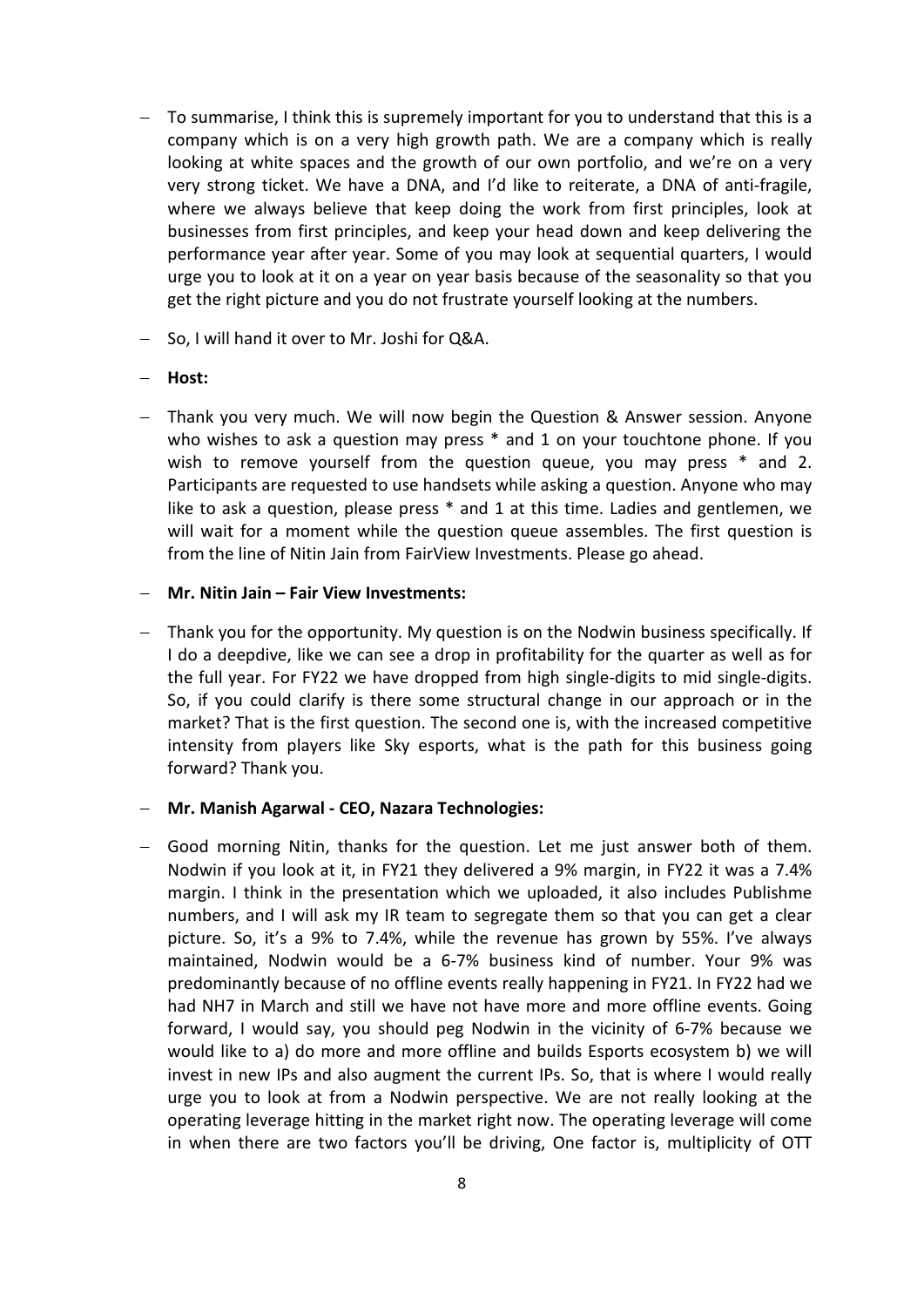platforms bidding for the same content. We are already starting to see that happening between LOCO & Rooters fighting and bidding with each other for similar content. And, we are also seeing more and more platforms emerging. And in the next 3-4 years, that should drive the pricing of the content and the IPs if your IP is big.

- − The second piece is more and more games. If you see, you have predominantly have very few games in India which can really have esports viewership and can say that we can command our viewership which is worthy for some OTT platforms and brands to look at. As more games kind of come into India in the next 2 years, you will have far more opportunities to create more combinations of games and events for you to drive your margins. So, I think that is where we are. One the competition piece, my two cents are very simple. We are kind of talking about 210-211cr of business, revenue. I am not sure if you have checked the sky numbers, maybe it's sub 5-6cr. or maybe 7crs.
- − 2<sup>nd</sup> thing is, I would really look at all the esports, more and more tournaments to come, because the more tournaments happen at grassroots, better it is for… feeder for eyeballs viewership for us. As I have always mentioned, Nodwin is in the business for building IPs in the top 200 players and grassroots is what we do with publishers to increase our attachment for viewership. And many such players which will come in the market will only increase the grassroot of the large IP to have more and more concurrent viewership as well as overall viewership. So it is a welcome thing for us to have in market.

### − **Mr. Nitin Jain – FairView Investments:**

- − Great!! That's quite helpful. If I could just slip in a follow-up to the 1<sup>st</sup> question, so are you hinting that due to a competition between the platforms, Loco and the other one that you mentioned, are you hinting that there could be a pricing leverage here going forward? Some kind of pricing power?
- − **Mr. Manish Agarwal – CEO, Nazara Technologies:**
- − Any sports IP always works on a pricing power coming out of the IT strength and the viewership increase. And the case in point is very simple, if you look at the media rights of IPL, in the last 3 bidding rounds, you will yourself will see the pricing power which is coming or you take any kind of sports IP which is happening whether it's a FIFA Broadcasting rights or it's a Wimbledon Broadcasting rights. So fundamentally whenever sports IP becomes or keeps becoming bigger, bigger and larger than life, the pricing power comes in because the platforms will like to have head content to create them early as users come into the platform.

## − **Mr. Nitin Jain – FairView Investments:**

- − Right. Ok, that's it from my side. Thank you.
- − **Mr. Manish Agarwal – CEO, Nazara Technologies:**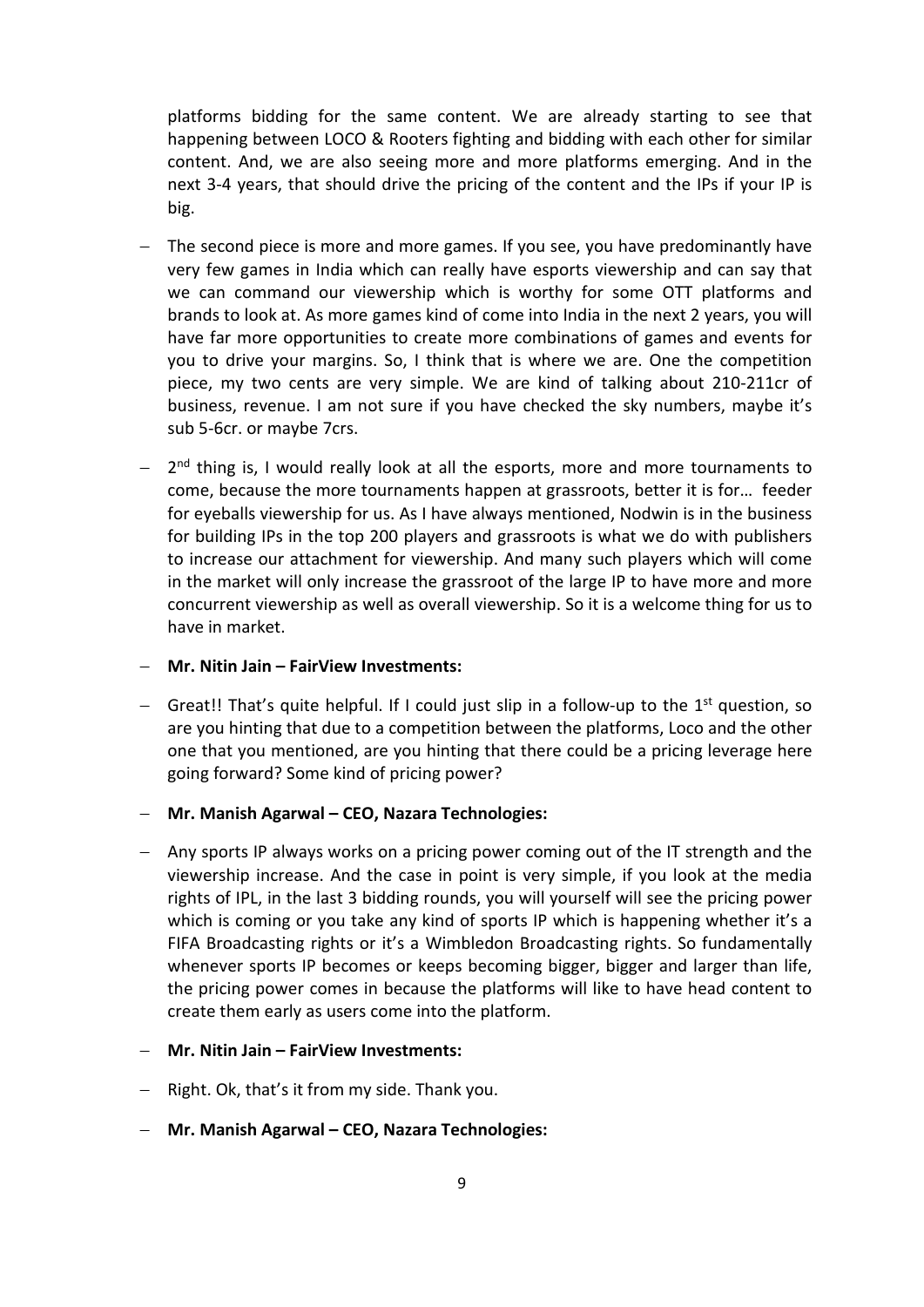#### − Thanks Nitin.

#### − **Host:**

− Thank you. The next question is from the line of Mukul Garg from Motilal Oswal Financial Services. Please go ahead.

− **Mr. Mukul Garg - Motilal Oswal Financial Services:**

− Thank you. Hi Manish, good morning. Manish, the 1<sup>st</sup> question was on Kiddopia. You mentioned in the presentation that we are looking at an incremental of almost 1.6mn spent on over YouTube as well as brand building next quarter. Can you help us with any thoughts on – what are the targets you have internally which will decide the success or failureof the exercise? Is this something which will be, right now on a trial basis? Or do you expect it to continue over the next few quarters as well? And also are they being done outside the IOS, given that they have been done outside the IOS ecosystem, is there a way to monetize them outside as well without compromising on user experience or you still don't think better than optionality which is there with you?

#### − **Mr. Manish Agarwal – CEO, Nazara Technologies:**

- − Hi Mukul, good morning! Nice to hear from you. Mukul on the 2 things which you mentioned about. So if you look at, broadly we do 800K on a month if you would see as business as usual and a mix of that, from the last year we used to have 60% on Google, 30% on Apple and 10% on Facebook has considerably changed, Apple remaining the same but Facebook and Google have gone out and unity, ISOs and all other challenge has come in. So that's where your current stable bread butter is coming from 800K. We believe, roughly around 300K odd, we can spend on Youtube because Youtube used to be one of the big component within Google of 60%, that used to kind of drive lot of scale. We are seeing some green shoots, it's still on a trial experimental phase to kind of quote your words but if can really kind of get that back, the growth can be much higher because Youtube as you know is great channel for us to give us a lot of volumes if we are able to crack it. That's the that part.
- − And roughly 300K is what we are putting for the brand campaign which we are really wanting to create, a more mark on the funnel trials for Kiddopia. We are running it across multiple touch points whether its connectivity, whether its broadcasting or even on Youtube or other publishers which are relevant for this. And how we measure a brand campaign? Youtube campaign is still fairly straightforward because you will be able to figure out your cost per trial but on a brand campaign, you cannot have a direct co-relation for a cost trial so there are indicators which we are going to look at. We are going to look at how are the organic searches of Kiddopia as a brand is increasing. We are going to look at if there are increase in visitors on the page of app store and Google from these campaigns. That is the kind of indicator which we would like to track to see the efficacy of the brand campaign.
- − **Mr. Mukul Garg - Motilal Oswal Financial Services:**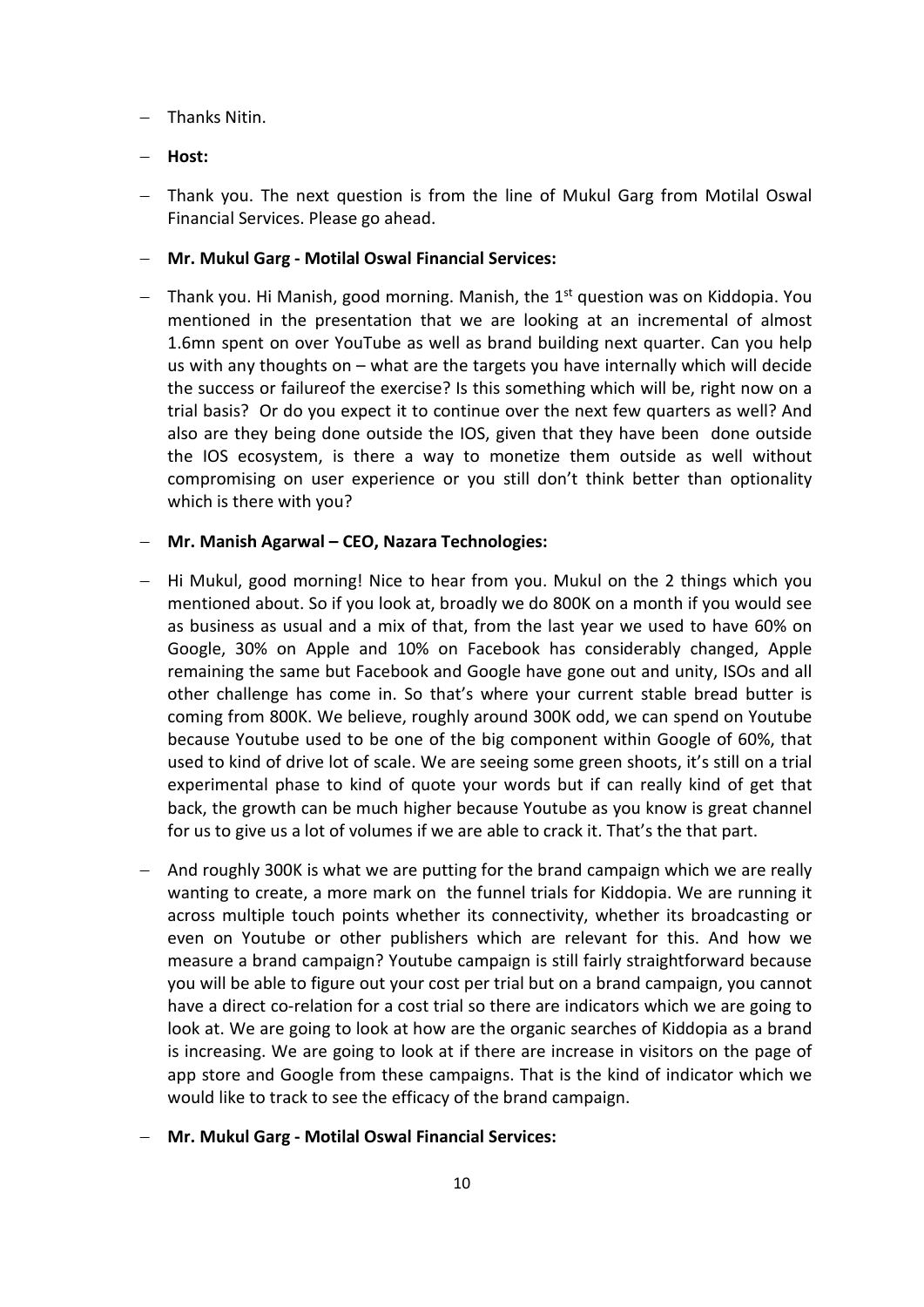- − Sure and the other point was about given that these are outside the IOS ecosystem. Is there a way to build them outside and save that 30%?
- − **Mr. Manish Agarwal – CEO, Nazara Technologies:**
- − I don't know Mukul on that. Right? I don't know on that because is that is not the problem we are solving now, the problem statement we are solving is, how do we get more and more velocity of new subscriber addition into the business. At this juncture, I don't think the 30% commission payout to app stores is a problem statement we should be really looking at. That's a good problem to solve once we have seen let's say our marketing campaign working or Youtube working and then we come to the efficiency of optimization of margins. And that's where we will come into it. Right now our single mind focus is, how do we get velocity of new subscribers increasing without compromising on their retention, basically without compromising the quality of users.

## − **Mr. Mukul Garg - Motilal Oswal Financial Services:**

- − Sure. The 2<sup>nd</sup> question, I think broadly during your introductory remark, over multiple statements you have kind of peppered at but how you are looking at the M&A strategy after the recent price correction. Do you expect the interest of potential targets to be more on cash deals, given that a lot of market price has been corrected so much and how much of the cash you will earmark for M&A?
- − **Mr. Manish Agarwal – CEO, Nazara Technologies:**
- − Mukul, correction has happened across the market, not just for Nazara, right And I am sure, if you talk to a lot of people who do in the private deals, the valuation expectations or the excitement, exuberance over the valuation even in the private space has come down sharply. That is also giving us an opportunity to look at more and more studios outside and also in India because the same discussions which were happening at different multiples are happening or can happen based on my understanding in bankers and some of the founders with the lower numbers because the investors sitting there, also have kind of re-aligned their expectations so I think it's an overall correction which is really going to help. It's relative. It's not absolute for Nazara and somebody else.
- − The 2<sup>nd</sup> thing is, we are also kind of really looking at these, where we can really create combination of let's say, lets just to give you a perspective, if in Real money gaming space, we are kind of really saying to the founders that you can merge your equity with OpenPlay and take that equity, rather than Nazara's equity because that's where you can snub and scale and the companies which are needing to grow, they really need to look at 1:1 becoming 2.5 or 3 or 5 and they understand that. So lot of your equity dilution which you could avoid by having a downstream consolidation happening while you can pay some cash which you have raised at a higher value and put it to use for your deals. So these kind of discussions, we will be doing that. We believe that Nazara's goodwill and the track record of scaling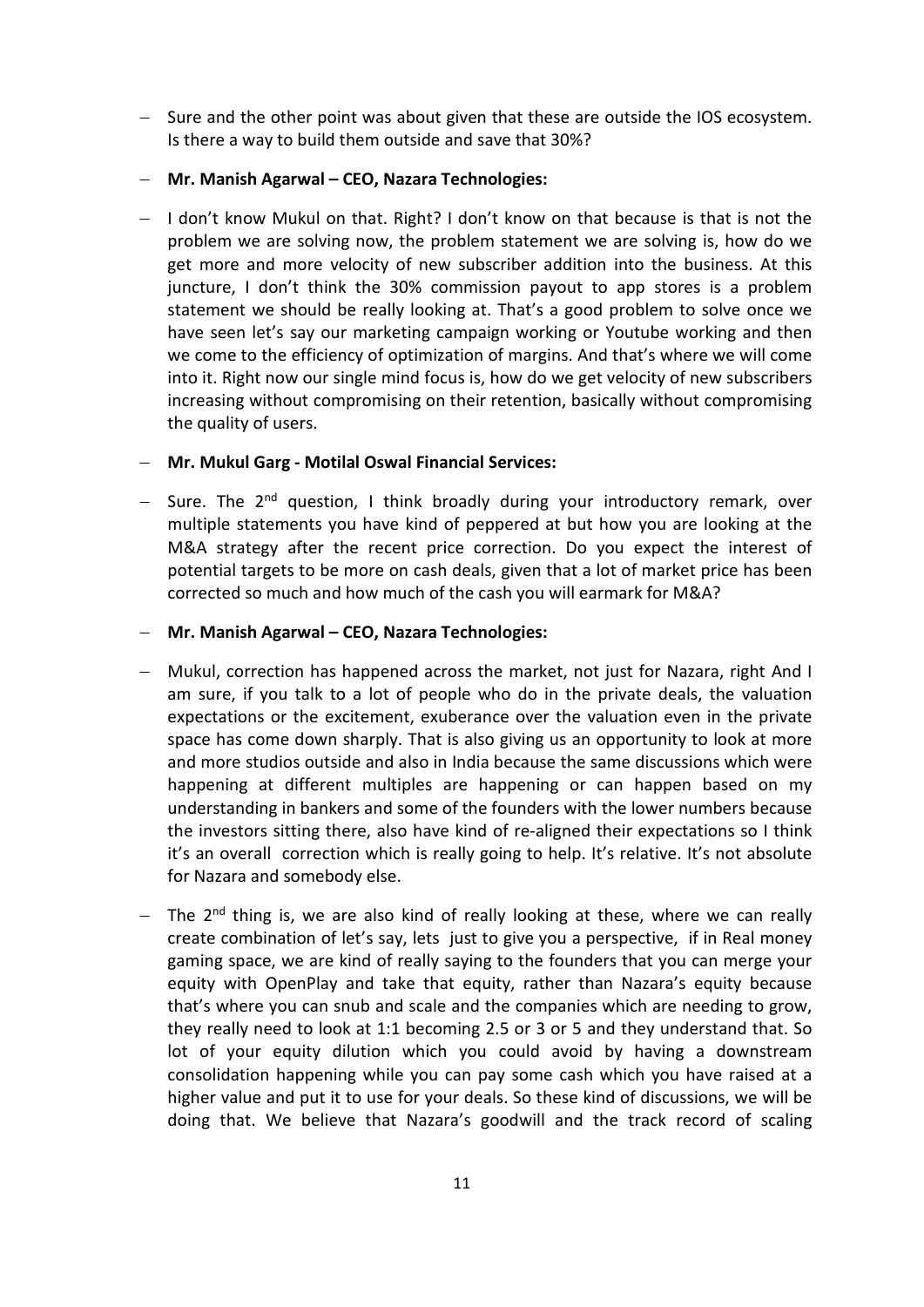companies after taking them over really is a very very strong goodwill which we have among the founders and that will really help us in doing these M&As.

### − **Mr. Mukul Garg - Motilal Oswal Financial Services:**

− That's was really useful, thanks. Just a small clarification, if I may. There was this small 10 Crs investment in Kiddopia. Was there a requirement for cash infusion or is there something which more cash requirement can come in from that side?

### − **Mr. Manish Agarwal – CEO, Nazara Technologies:**

− No, Mukul, it was secondary and this was as per our shareholder agreement. The founders have achieved the targets which I remember was 170 odd crores, if they have done it within the time period, they were entitled for 10cr secondary of Nazara and that's what we did. And as I mentioned in my opening remarks, we will be happy to have founders who are hitting the ball out of park and if they need some secondary earnings, we will not hesitate because that's our way to kind of really demonstrate our endorsement of their great efforts.

#### − **Mr. Mukul Garg - Motilal Oswal Financial Services:**

− Fair enough!! Thanks a lot for taking my question and best of luck for 2022.

#### − **Mr. Manish Agarwal – CEO, Nazara Technologies:**

− Thanks. Look forward to many more interactions.

−

#### − **Host:**

− Thank you. Ladies and gentlemen, in order to ensure that the management will be able to address the questions of all participants we would request you to please limit your questions to 2 at a time. If you have a follow-up question, please re-join the queue. Thank you. The next question is from the line of Deep Shah from B&K Securities. Please go ahead.

#### − **Mr. Deep Shah – B&K Securities:**

- − Thanks Manish for the opportunity and the detailed clarification at the start. Manish, 2 questions from my side, both on the e-sports business. One is about your own IPs and the events you do for others whereby some events were streamed on our channel and then some are not. Is there a way, you could help us better understand the differences and their respective contribution because where I am coming from is, one how do we read the content or metric that you provided and second when you talked about share of distribution money or broadcast money, I think a lot of it will only go to us in our own IPs or rather events which are on our own screening platforms. So if you help us better understand, that will be really helpful.
- − **Mr. Manish Agarwal – CEO, Nazara Technologies:**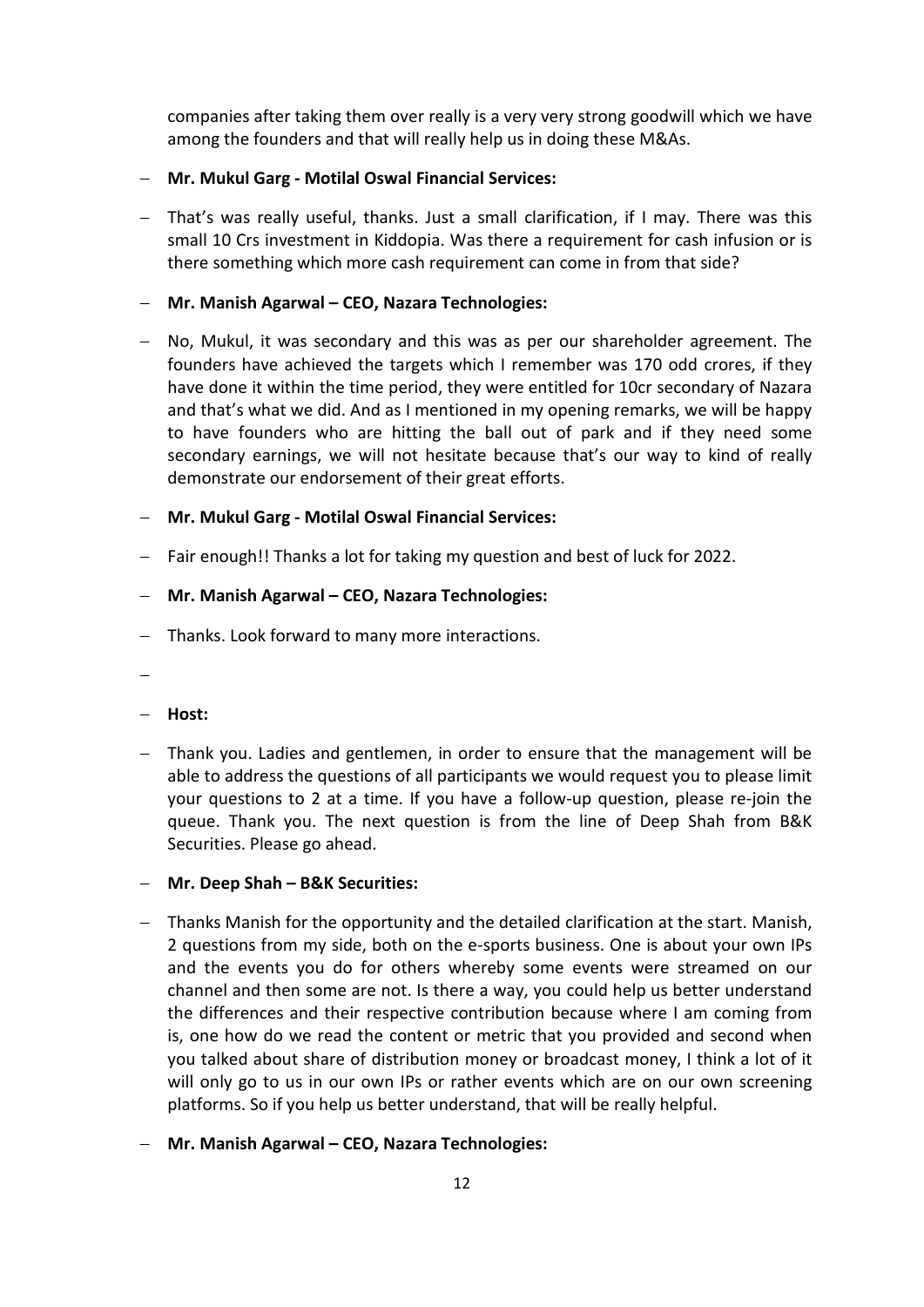- − Perfect!! And I think a lot of clarity lies in your answer and I will just kind of pull that out. So we do two types of payments. One we do white label, what we call white label events which we work with Indian publishers or let's say brand or let's say platform which wants to kind of really attract more and more people at the grass root level. Now grass root level will not kind of really attract so much of viewership because we are not having the best of the players will be playing. So that becomes a cost plus model for us. And that's why it is called white label and that's very important for us because it seeps the market, it builds the e-sports market and it becomes a feeder for our viewership for top IPs where our best players are playing. Now what are out IPs? Our IPs are IPs which we are organizing, which we are investing, which we are defining the price pool and which we are taking a risk. It's not a cost plus model, you are investing in execution, you are investing in price pool and you are investing in the marketing of it and you are investing in building a kind of long term brand out of it. Those are the IPs as you rightly said. They will have a price premium over a period of time and that's the sporting IP is our moat, the millennium moat and hence it is important for us to keep strengthening our current IP and building more IPs, across different cohorts and segments of consumers, players, games, geographies etc. And that is where this business is all about.
- − One thing that you mentioned and I want to correct, our Nodwin is not into a channel. It's not having a streaming platform of its own because we don't believe that's a path to create a profitable business, at least for the next 3-5 yrs. and hence what we have done is, we have kind of restricted ourselves to create premium IPs and content thereof and then we partner with OTT platform, which I am wanting to have that content and player for their viewership on their platform exclusively. So we don't have any channel. Our IPs, since the market is still at a nascent space, we kind of try and build it on YouTube because YouTube has the biggest reach and the widest reach and it creates more and more viewership and the IPs strength keeps increasing. Until or unless there is a significant amount of money on the table for us to really take our IP onto some platform which has much more reach, we will not be very open to doing that. We would continue to build our IP viewership and IP strength on YouTube or any other channel which can give us far reaching reach.
- − IPs which we are creating like watch hours which you spoke about, those are the IPs we are working with publishers to create them and these are long term relationships because Valorent is a games which is very popular in PC users. As and when mobile happens it can be popular. You cannot just be dependent on one game for your viewership. You need to co-invest along with the game publisher to really build that ecosystem and that's where we really come into picture as a long term partner for any game publisher.
- − **Mr. Deep Shah – B&K Securities:**
- − Fair enough!! The 2<sup>nd</sup> question is on, we had earlier spoken about trying to get in live advertisements in our streams and I think, in February we also acquired 51% in the Rusk distribution. So any updates on that?
- − **Mr. Manish Agarwal – CEO, Nazara Technologies:**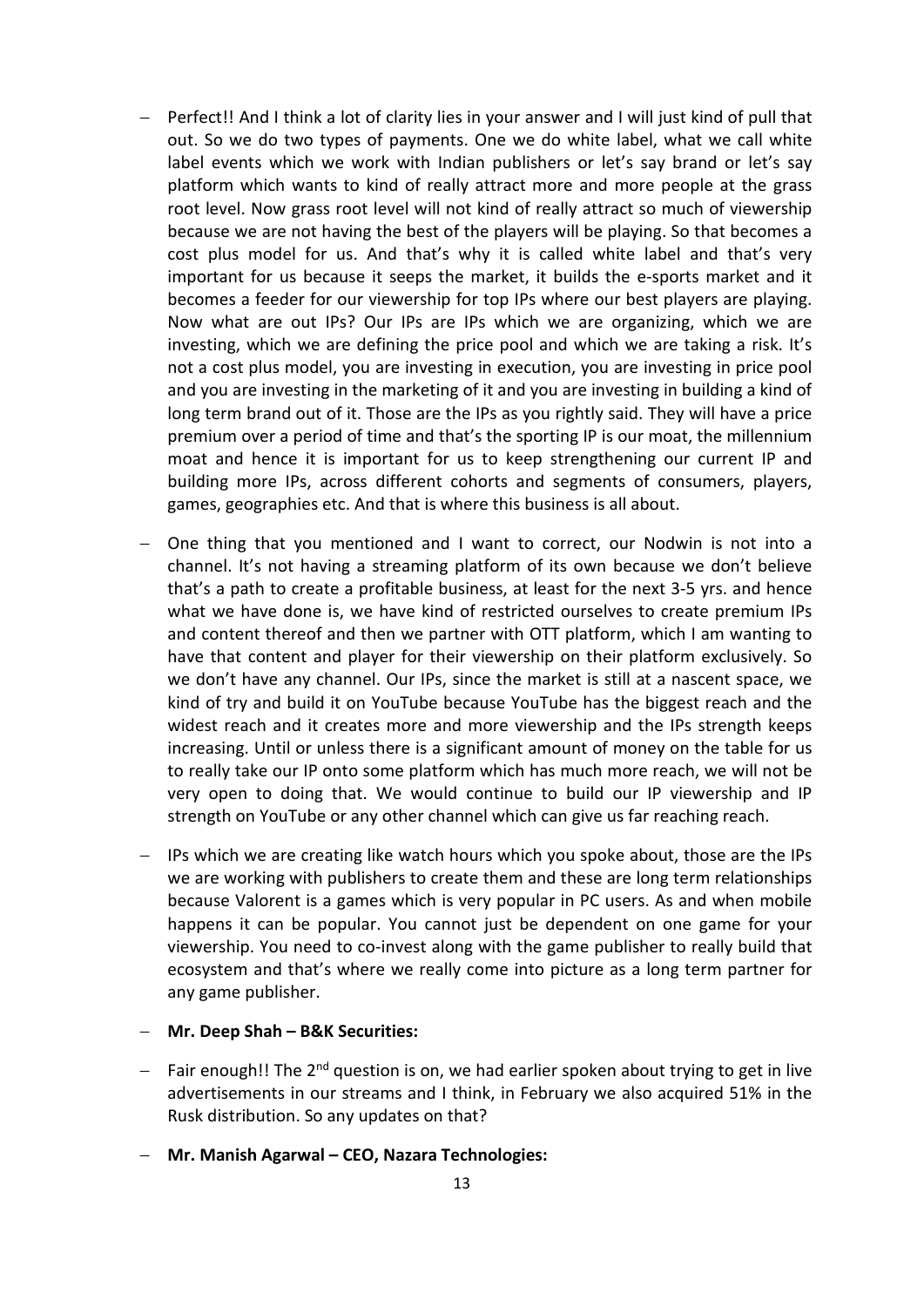- − 2 different questions. Rusk for us is content play and as Nitish made an opening remark. We are working in the rusk to capture one area of gaming which are not yet with us as gaming entertainment content but with a very very strong context of gaming and that's where the rusk capability has come for creating content, distributing content, monetising content and that's why this investment and partnership is there where the entire gaming monetisation will be kind of coming to us and we will be working very closely with rusk to really give gamers insights, the influencers which they need and co-create these kind of IPs. That's where the rusk is.
- − In terms of streaming and advertising of the streaming, as you would appreciate, when you do an exclusive deal with let's say a LOCO or Rooter, it's like a IPL thing given to Hotstar or Star Sports, then the broadcasters' job is to figure out what ads they want to insert and when they want to insert. Similarly on YouTube, we do not have much say on the live streaming or a content ad insertion. However, we can always add sponsorships and that's what we do.
- − **Mr. Deep Shah – B&K Securities:**
- − Thanks Manish for this clarification. I will join back the queue for further question on growth.
- − **Mr. Manish Agarwal – CEO, Nazara Technologies:**
- − Perfect!!
- − **Host:**
- − Thank you. Request participants to please limit their questions to 2 at a time. The next question is from the line of Rahul Jain from Dolat Capital. Please go ahead.
- − **Mr. Rahul Jain - Dolat Capital Pvt. Ltd.:**
- − Hello? Am I audible?
- − **Mr. Manish Agarwal – CEO, Nazara Technologies:**
- − Yes, Rahul. Good morning!!
- − **Mr. Rahul Jain - Dolat Capital Pvt. Ltd.:**
- − Ya, good morning. So firstly, just a small extension to a question which has already been asked on the Kiddopia side. We have mentioned that our rankings are more or less secured and you have clearly mentioned that you want to top it up with the higher scale with their subscription growth as in mind-set. Just wanted to understand your thought that, will it be more of a  $Q1$ ,  $Q2$  kind of a thing or that is something you have to get a subscriber's growth irrespective of the cost kind of a mind-set because I guess our consumer side from the demand perspective must be still very robust given the category it is in. Then why to shy away from going for a big term growth when our rankings are intact and we can afford to spend in the existing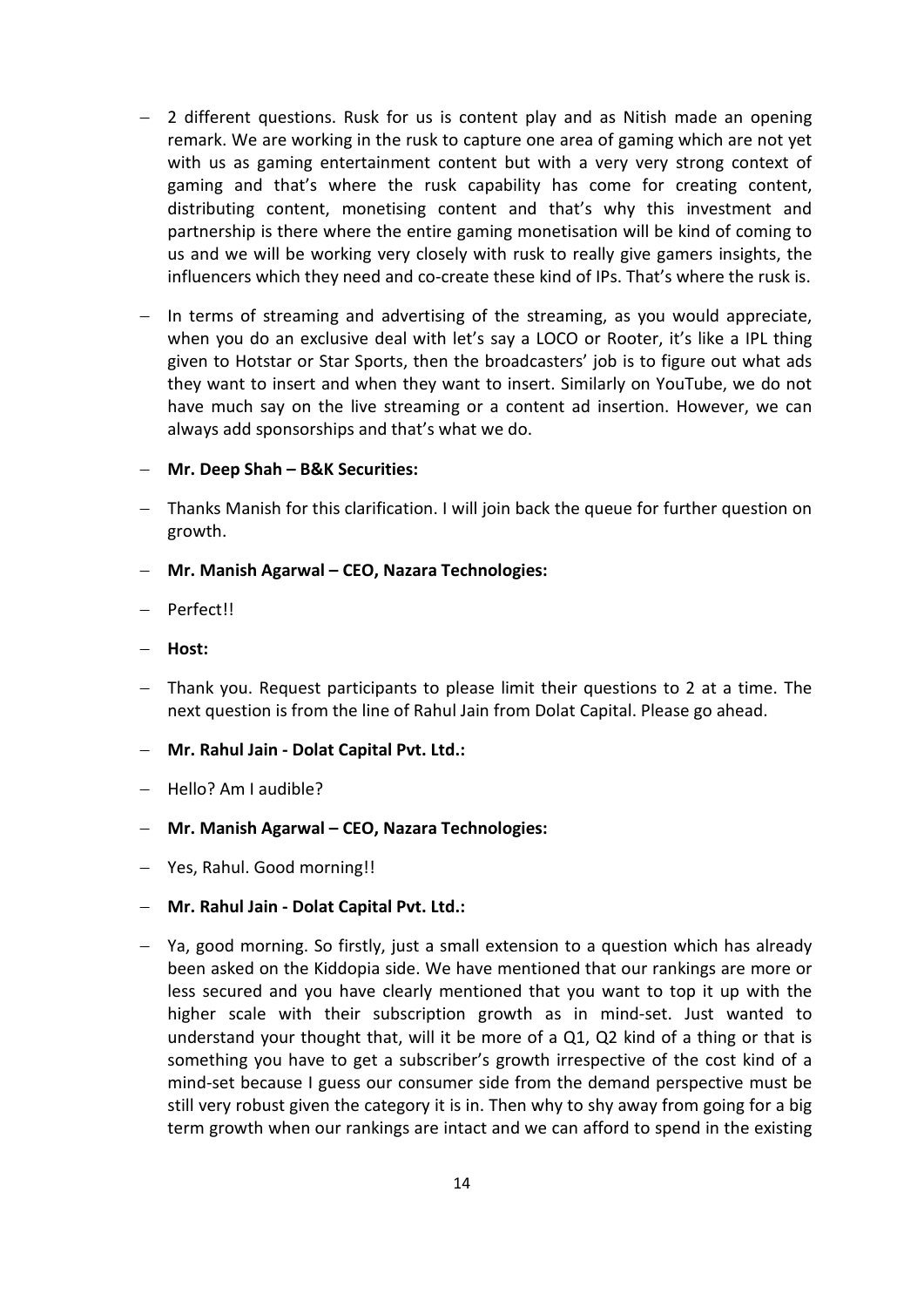opportunities as we are equally looking strong on the inorganics, then why not put big money in the inorganic opportunity itself?

### − **Mr. Manish Agarwal – CEO, Nazara Technologies:**

− Rahul, you are absolutely right and that why if you see, I mentioned that 800K is business as usual. We are almost putting 600K extra on aggressive growth per month. On seeing that how we can really take it forward with a combination of YouTube and brand. We would really like to do it, start from May and then continue it for at least May, June, evaluate ourselves on how we are doing. Trust us, if we are seeing the positive side, we are not going to shy away from investing into that business because in this business we have huge amount of conviction, all the head room it has for growth and as you rightly said, the robustness of the product reflected in its credential engagement continues to be very good. We will look at that in June and even if its 80% ok, we will continue to do it in Q2. So there will be a constant review and take kind of a step on the next quarter and if I tell you that next whole year we are going to do this, am just kind of making a blind statement but the intent is what you articulated and our intent is exactly the same.

## − **Mr. Rahul Jain - Dolat Capital Pvt. Ltd.:**

− And we don't have any constraint from the founders in terms of any potential valuation, if there is a need for infusion to do that?

## − **Mr. Manish Agarwal – CEO, Nazara Technologies:**

− Rahul, if you understand, the founders are the guys who are really passionate about their product and that's why their structure works beautifully and they are spending endless hours to get back to growth because no founder likes to not see growth and in this process, if they have to take money, they will take money. Just for your information, Kiddopia already has 75 crs of cash with them. So it's not that they are non-cash. They are also a positive working capital business barring the brand campaign. So from all of that perspective, they have the cash and if they need the cash, neither they nor us will shy from putting in money.

### − **Mr. Rahul Jain - Dolat Capital Pvt. Ltd.:**

− Right, right. If I am ask one more, on the RMG side, we have shared couple of very interesting matrix in terms of how we have done the reduction in the breakeven time period. I would appreciate if you could share the right KPIs for us to follow in this space to understand how these things will play out and how the monetization will play out and what kind of synergies we plan to bring by getting everyone onto one platform. So more inputs here would be helpful.

# − **Mr. Manish Agarwal – CEO, Nazara Technologies:**

− Rahul, on the KPIs, there is a bit of sensitivity, competitive information vs. public information. It is something very confidential information because it kind of really exposes you from other challenges which can come after you and this is a very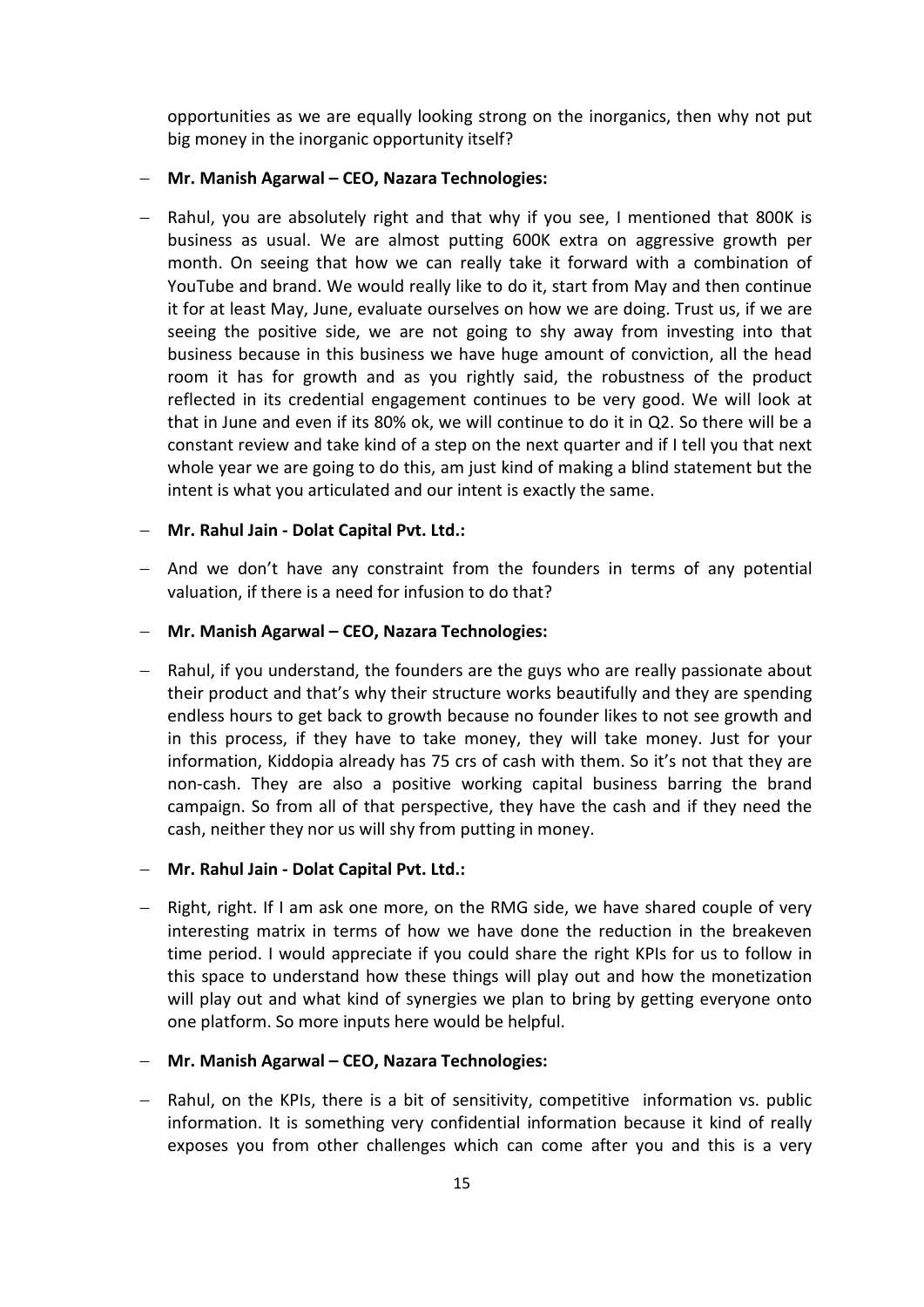competitive business. Inspite of that, we came out with the few datapoints, we also told you cost issue and looked at what's happening. Let me look at what KPIs I can share with you so that it helps you and also kind of get confidence on lead indicators. But also not kind of time the business competitive advantage which we might be creating. So let me come back to you over the next few weeks on what we created out there. Otherwise the growth in their user base, growth in their revenues and growth in their unit economics which can be at a high level but it's an outcome. So let me come back to you on that.

On the synergies, as I mentioned on the opening remarks, building one tech platform which can really power multiple brands at the consumer facing level is the goal of this product extract. We have built it now HalaPlay is the 1st one and as we move along talking to other RMG players which can be complimentary and add value. This is the common tech platform which will come today and this is the same kind of positive impacts which we have seen on the increasing ARPUs of repeated users or retain users having a primitive modelling on the user acquisition will be given off the shelf on any other platform which will come as a part of it besides removing the friction which the user may have on their login or on their registration or in their deposit.

### − **Mr. Rahul Jain - Dolat Capital Pvt. Ltd.:**

− Right, right, much appreciated. Just a clarification, you said something on the Nodwin offline events this year would add some incremental revenue. I missed that number, if you could share that again.

− **Mr. Manish Agarwal – CEO, Nazara Technologies:**

- − 70 odd crores is what the addition you would see this year.
- − **Host:**
- − Thank you. I would request Mr. Jain to re-join the queue for follow-up questions. Request participants to please limit their questions to 2 at a time. The next question is from the line of Karan Uppal from Caleb Capital. Please go ahead.

#### − **Mr. Karan Uppal:**

− Ya, thanks for the opportunity. Hi Manish. Firstly a clarification on Kiddopia. The revenue last quarter got impacted by Crs due to accounting change which was expected to be added in Q4 but if I look at Q4 incremental revenue addition, it's just 4 crs. So does that mean that on a quarterly basis Kiddopia has declined?

#### − **Mr. Manish Agarwal – CEO, Nazara Technologies:**

− No, no, I think you are reading it wrong. It was not 6 crs to be added back to the next quarter. It is just the roll over number. What you were doing earlier is that, because you were getting monthly data, your monthly subscribers, whether your subscriber has come on  $28<sup>th</sup>$  or he has come on  $1<sup>st</sup>$ , you are taking it as month revenue. Now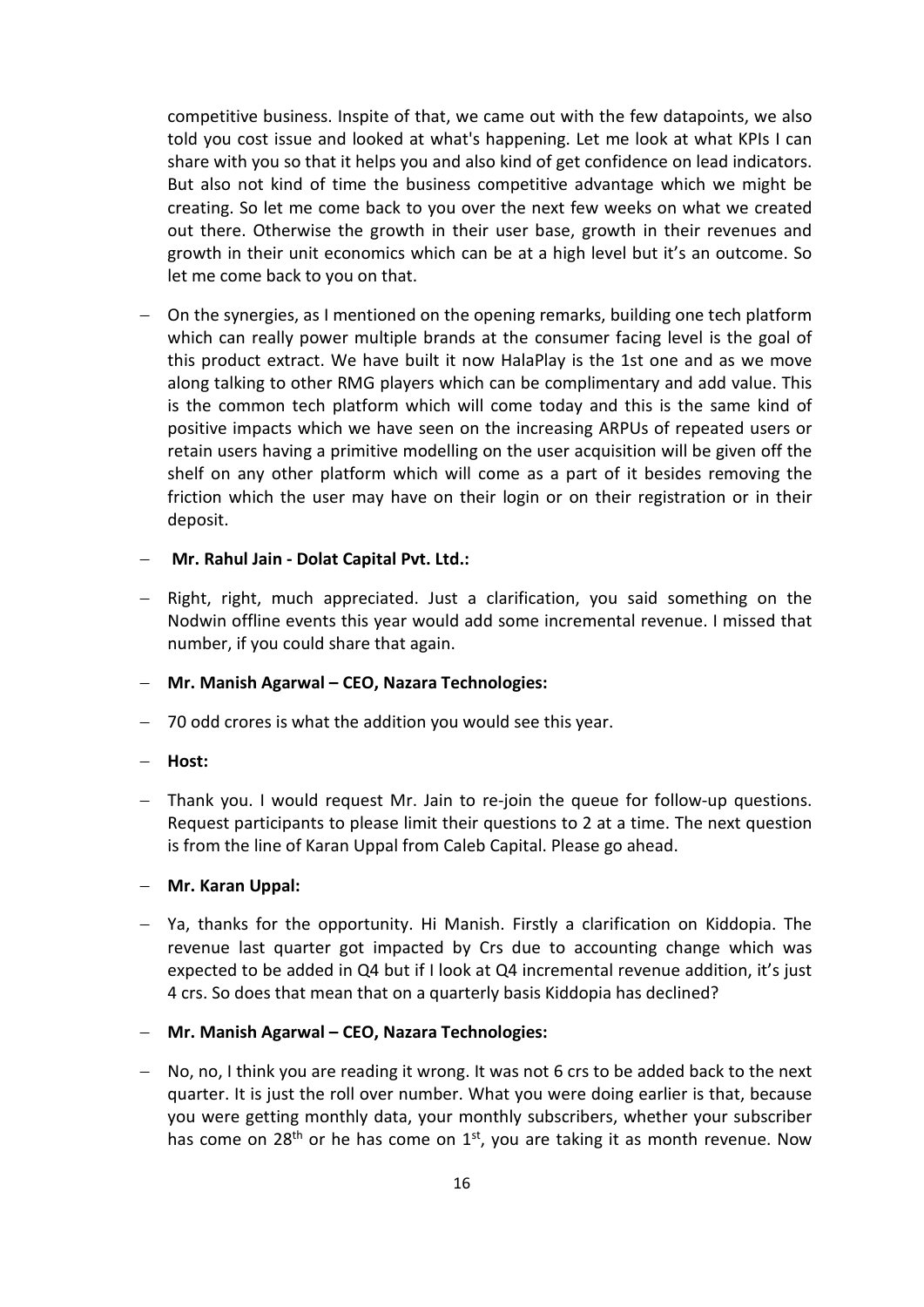that you have started getting daily data, you have to take a onetime hit and that was Q3, the 6 cr. hit that you took. It is not to be added back, so if you look at the real numbers, it is 53 versus 54, is what you will look at.

## − **Mr. Karan Uppal:**

− Ok, got that, thank you. Secondly on Kiddopia, Manish if you look at the CAC is now at 36 vs. 26 a year back. So how high it can go from here? What's the upper limit for LTV: CAC to breakeven and also anything on the subscriber growth for FY23?

# − **Mr. Manish Agarwal – CEO, Nazara Technologies:**

− I think what Rahul was asking is a similar thing. The choices in front of us is that we look at bringing it down to \$28,29,30 and throttle the subscriber growth. The choice is to continue to be at \$36 and that 800k which I said, is broadly at that same level is to continue to get what we are getting today. And the other thing is completely remove the guard range or cost per trial and go for aggressive growth and kind of we look at. Today our breakeven in terms of advertising spends comes in 12-13 months which used to be 10 months. We can take a call that when the market is very big and strong and you can really go beyond CPT. I don't think we are at that stage in our mind-set. We are saying that the cost per trial remain at \$36,37,35, whatever number but in that range. As far as the performance marketing is concerned, when I will tell you the numbers from next quarter, I am not going to add the brand marketing to it because brand marketing cannot be just added to a performance marketing and arrive at cost per trial. So I will kind of report it to a separate number and give it to you. So that's what we are kind of really looking at. Are we going to go back to \$28,29,30 level or \$24, no, we are not because we believe that the product is very strong, market is very large and we do not want to throttle review subscriber addition, just because we want to maximize our EBITDA.

# − **Mr. Karan Uppal:**

− So based on your understanding as well as the experiments which we are doing with marketing, what kind of a subscriber growth can we do in FY23?

# − **Mr. Manish Agarwal – CEO, Nazara Technologies:**

− Honestly, the brand marketing, nobody can predict. YouTube as I mentioned, let's say in a couple of months when we talk about June quarter, we will be able to give some insights on YouTube, whether it's working or not working. Right? As of now, let's see them as an experimental idea from a business as usual perspective, you can look at 5-6% increase in the subscriber numbers. But that's what, without any experiment, if we are not to do an experiment, if we were to just sit idle or sit tight on our cash, I don't see that as an optimal activity for us to be ok with.

# − **Host:**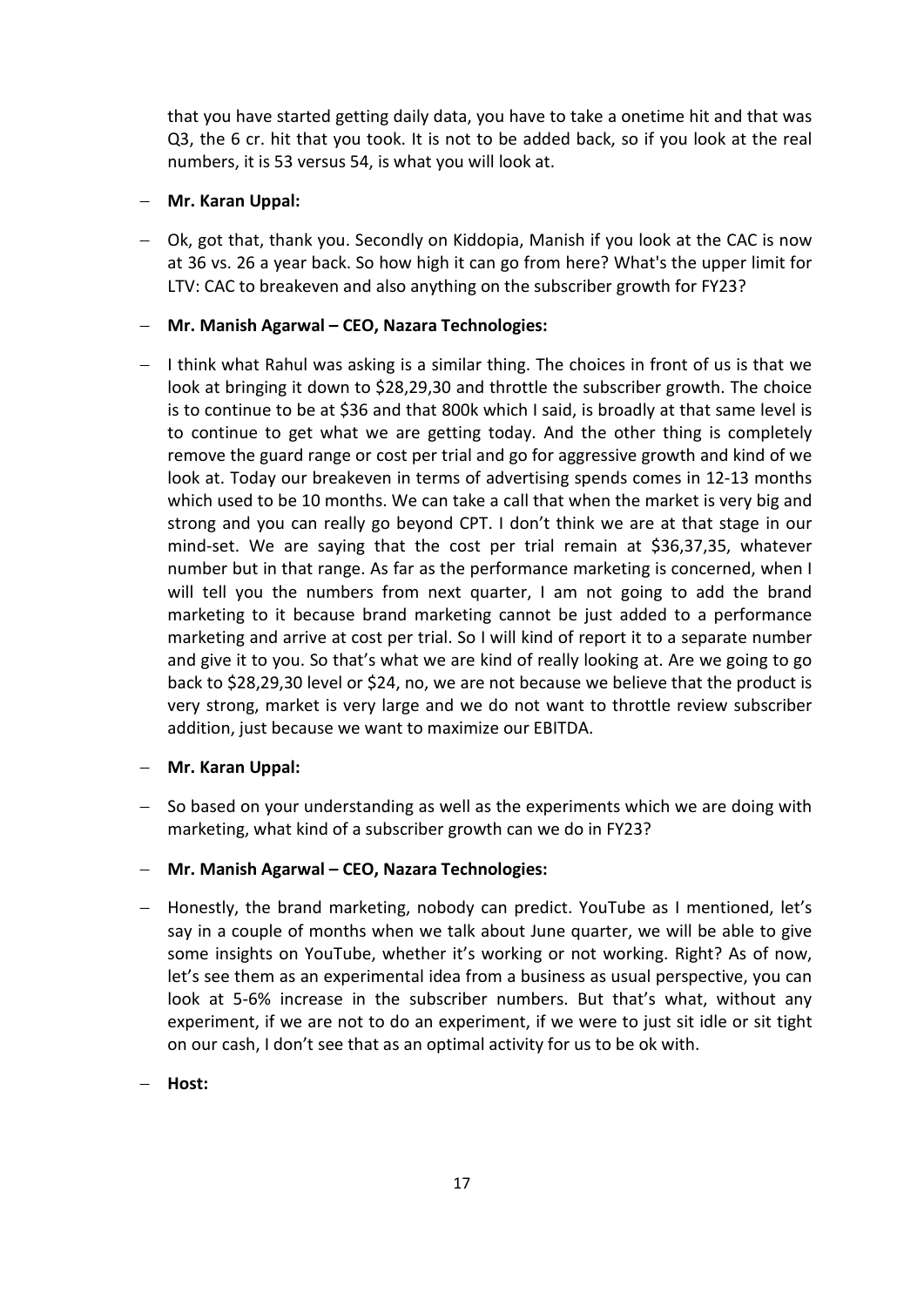- − Thank you. I would request Mr. Uppal to re-join the queue for a follow-up question. Then next question is from the line of Subrata Sarkar from Mount Intra Finance. Please go ahead.
- − **Mr. Subrata Sarkar - Mount Intra Finance:**
- − Hello?
- − **Mr. Manish Agarwal – CEO, Nazara Technologies:**
- − Hi Subroto!
- − **Mr. Subrata Sarkar - Mount Intra Finance:**
- − My question has been answered. Thank you.
- − **Host:**
- − Thank you. The next question is from the line of Kapil Agarwal from Itus Capital. Please go ahead.
- − **Mr. Kapil Agarwal - Itus Capital:**
- − Hi Manish. Manish, I wanted to understand the thought process behind the bonus issue that you have come up with. I just wanted to understand your thought process behind that.
- − **Mr. Manish Agarwal – CEO, Nazara Technologies:**
- − I would like Nitish to come in. It's his product to answer this and I would request him to do that.
- − **Mr. Nitish Mittersain – Founder and JMD, Nazara Technologies:**
- − Ya sure. Happy to share that. Like I said in my opening statement, Nazara has had 22yr. history of creating value for its shareholder and we just felt that to appreciate our shareholders as well as to commemorate first anniversary being a listed entity, this is something we wanted to do for the shareholders.

### − **Mr. Kapil Agarwal - Itus Capital:**

- − Understood, thank you.
- − **Host:**
- − Thank you. The next question is from the line of Anand Vij from Astute Investment Management. Please go ahead.

### − **Mr. Anand Vij – Astute Investment Management:**

− Ya, good morning Manish. My first set of question is on the eSports side, basically on Nodwin. So you mentioned that 21% contribution for this full year was from media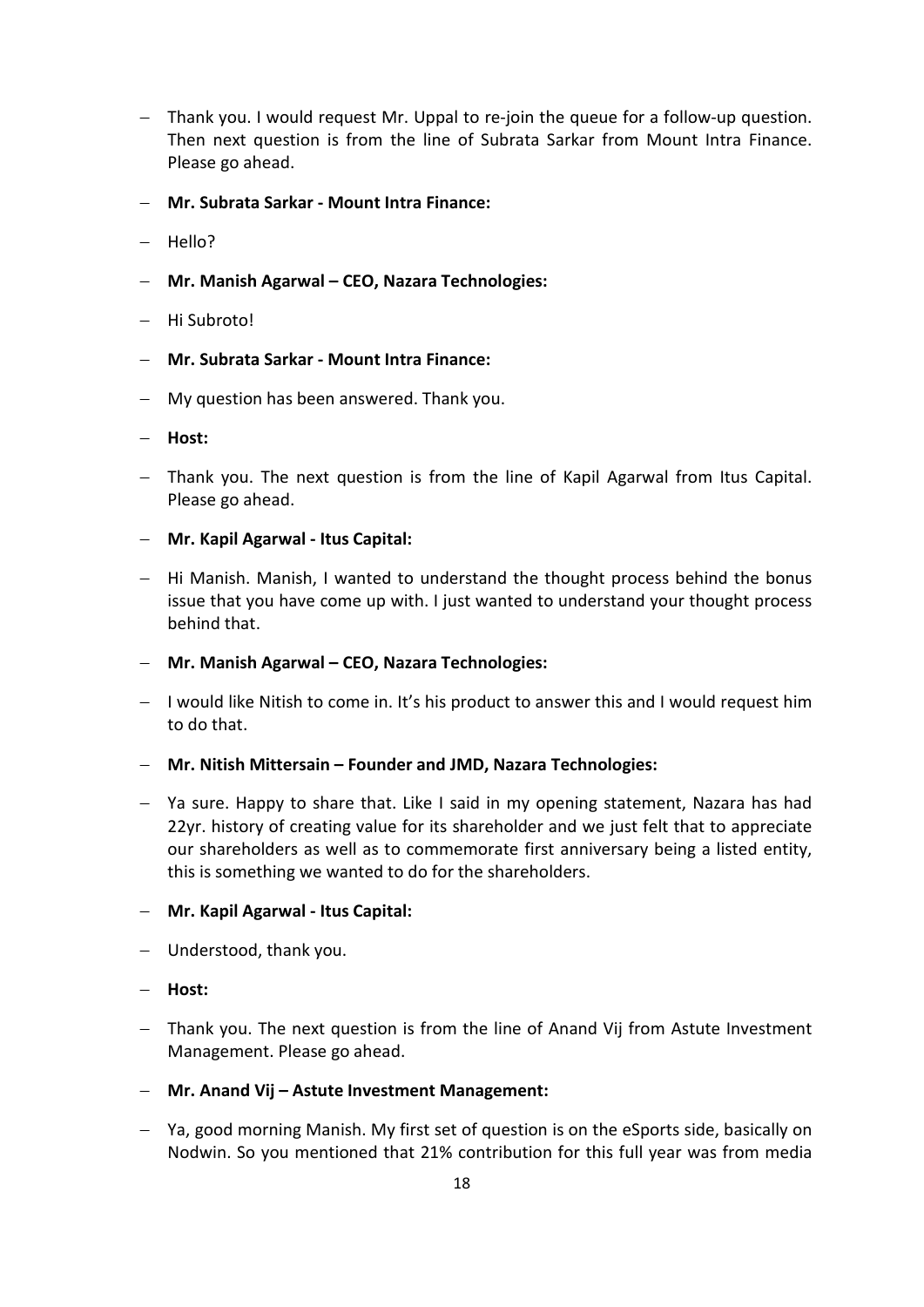side. So if you break the remaining 80% and if you can also talk about the growth. The  $2<sup>nd</sup>$  part of the question is on the number of events we are planning for FY23 to come to that 70-80cr. number which we are targeting and if you could talk about this year?

- − **Mr. Manish Agarwal – CEO, Nazara Technologies:**
- − Ya, very good question, both of them. So if you look at, I will answer the 2<sup>nd</sup> one very easily. If we look at pre-covid, we used to have India premiership which was roughly million dollar property, we used to have DreamHack half a million, we used to have NH7 generating around 20-30 odd crores. So we are talking about 30,37,42 and then you had other properties which we acquired for more than 20-25 odd crores. And that's the break-up between Bacardi Shuffle, YouTube Funfest and one or two more properties. So these are all established properties, long term properties, 7-8yrs. vintage but the brands that has been backing them up and that's where, it's just a low escalation in sponsorship, it's just coming from what we used to do in 2019 or OML used to do in 2019.
- − On the non-media piece, your question of 20%, there are 4 lines of business which we have besides media. I think somebody else had asked about IPs. So we have white label business, we have our own IP business, we have a D2C business. These are the other 3 businesses besides the media business which we have in our portfolio and roughly white label business, the breakup, we have not given of each of them individually and we would not like to kind of do that. But that's the 3 lines of businesses, besides the media business which we have in our portfolio.

#### − **Mr. Anand Vij – Astute Investment Management:**

− If you can talk about the growth, if not the actual numbers but how much growth we have seen?

#### − **Mr. Manish Agarwal – CEO, Nazara Technologies:**

− Absolutely!! So if you look at the overall growth, around 55pc is what we have generated in Nodwin. And if you see media business, then it has grown 84% in Q4. All our businesses have broadly grown in a single line, give and take some percentages here and there and it is not that one line of business is creating or driving the overall growth. In this year, FY22-23, with the addition of Wings, a gaming accessory brand and Planet superheroes and the e-pins business, we believe that could become a significant contributor to growth besides the offline events which I spoke about. And the D2C business can itself emerge as a great community unlocking exercise for us in going next 3-4yrs. This year, we may be in investment mode on the gaming accessory business but going forward as the scale really happens, our operating leverages are very strong and you should be able to see that this could be a good margin driver as well.

#### − **Mr. Anand Vij – Astute Investment Management:**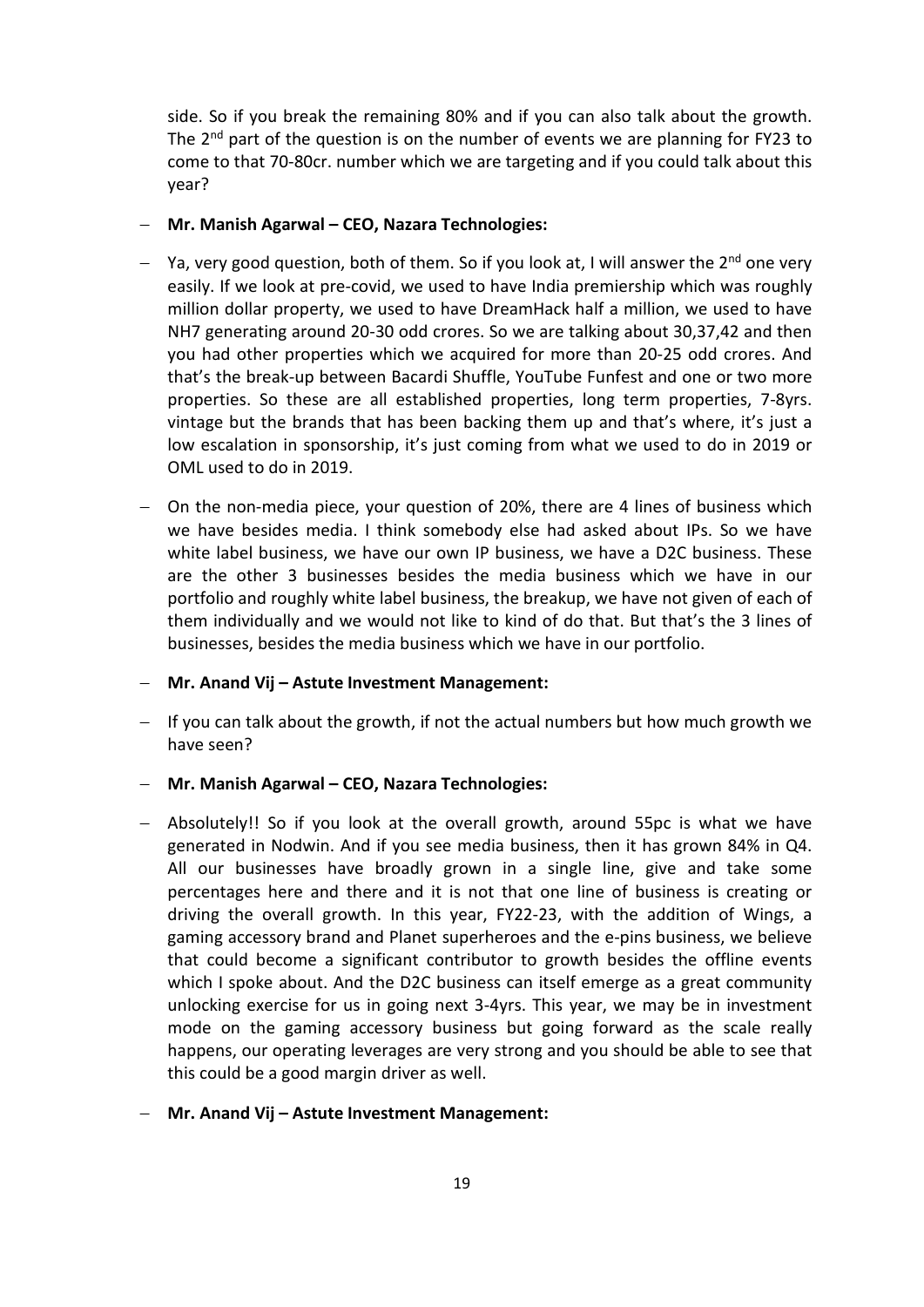- − Sure. My 2<sup>nd</sup> and final question is on that M&A side. If you can talk about, what will be the total outflow and divide it also in terms of cash outflow as well as the share based outflow for FY22 as well as FY23 and our target really for FY23?
- − **Mr. Manish Agarwal – CEO, Nazara Technologies:**
- − I don't have our target for FY23. As I mentioned, we don't take a target and say that this is the chunk of money allocated for M&A because we are not doing an opportunistic M&A. We are looking for good teams first and good products first and then really deploy our cash. So there is no target but there are white spaces as I mentioned and those white spaces, things are working to pull back. However, are we kind of desperate to do a M&A to drive our growth? No. Our M&A is predominantly coming from *(01.03.01 voice breaks)* and we continue to have our leadership and dominance so far and that's where we are. To answer your question in FY22, total investments in cash and equity, I can ask the IR team to give it to you. I don't have a handy table in front of me but we can quickly put it and send it to you.

# − **Mr. Anand Vij – Astute Investment Management:**

− Sure Manish. That's it from my side.

### − **Host:**

- − The next question is from the line of Dipesh Kashyap from Equirus. Please go ahead.
- − **Mr. Dipesh Kashyap – Equirus:**
- − Hi sir!! Thanks for taking my question. Sir, just to clarify on the 70-80cr number that you mentioned happened additional this year, so that is mainly from the OML events right? Because they were not happening but when I consider your IP events, they were already happening in the online mode. When you do it in the offline mode, how does the revenue change? I just want to understand that.
- − **Mr. Manish Agarwal – CEO, Nazara Technologies:**
- − Dipesh, 2 things India Premiership and Dream Hack didn't happen, even in online, if you see FY 21-22. So those events didn't happen at all.
- − And 2<sup>nd</sup> thing to answer your question how does it change? I am sure you have attended lot of online consensus and you know the engagement and energy on online vs. offline and the brands really shy away from sponsoring online concerts vs. what they want to put in money in offline because that's where the real energy, excitement, interaction and everything happens. And which is why you would see many more events happening where the brands will be more and more ok and either in your line of field or in my line of field business conferences are starting to happen with sponsorships coming along. We didn't do our events and that's what we will do now.
- − **Mr. Dipesh Kashyap – Equirus:**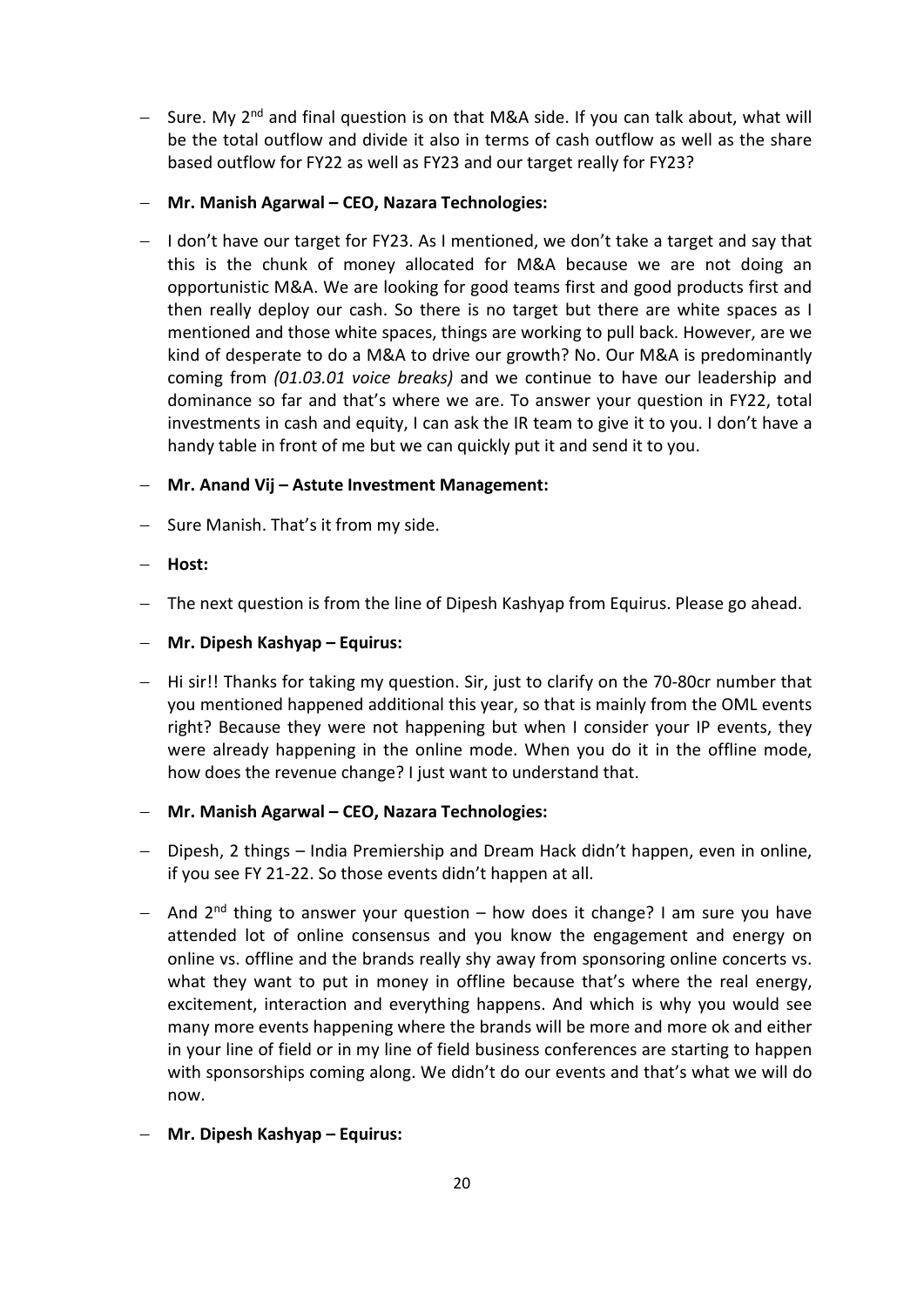- − Sir, any number you can give to Dream Hack and -ESL India event, how much revenue they generate per year?
- − **Mr. Manish Agarwal – CEO, Nazara Technologies:**
- − DreamHack is roughly around 3.5-4cr. or 4.5cr kind of a number, India Premiership used to be 5-7cr., those are the numbers we need to go and secure from our driver to driver. There has been a gap of 2yrs. and the brands have also kind of moved on. So let's really kind of work on those things.
- − **Mr. Dipesh Kashyap – Equirus:**
- − Got it. Lastly on the M&A you mentioned that the Freemium segment will be your focus area this year. So does it also mean that given the headwinds you are facing on Kiddopia side, the acquisition in the gamified learning segment that is 7-12 years age, that you have talked about, that has taken a back seat?

# − **Mr. Manish Agarwal – CEO, Nazara Technologies:**

- − No, not really. Just that the opportunities in Freemium are far more because it's a game like studio. Opportunities in 7 to 12 are lesser and that why we don't want to kind of do sequentially saying that we will first do this, follow this and then do this. It's purely a function of what is your ability to fill those white spaces across segments. Now at the e-sports level, Nodwin has its own team and they can drive their own white spaces. Similarly in Kiddopia, we are now looking at them driving their own white spaces. The Freemium at the corporate level we need to drive because that segment is very small and likewise in the real money gaming. So the other 2 segments have their own strength. They have their own team and now they are strengthening their teams down below for M&A. So there is no back seat there. It's a function of what we really kind of pickup and move forward from the opportunity available in the market.
- − **Mr. Dipesh Kashyap – Equirus:**
- − Got it sir. Thank you.
- − **Mr. Manish Agarwal – CEO, Nazara Technologies:**
- − Thank you.
- − **Host:**
- − Ladies and gentlemen, due to time constraints, that was the last question for today. I now hand over the conference to the management for closing comments.
- − **Mr. Nitish Mittersain – Founder and JMD, Nazara Technologies:**
- − Thank you everyone for spending time with us. We look forward to be in touch and delivering strong results in the year FY 23. Thank you very much.
- − **Host:**